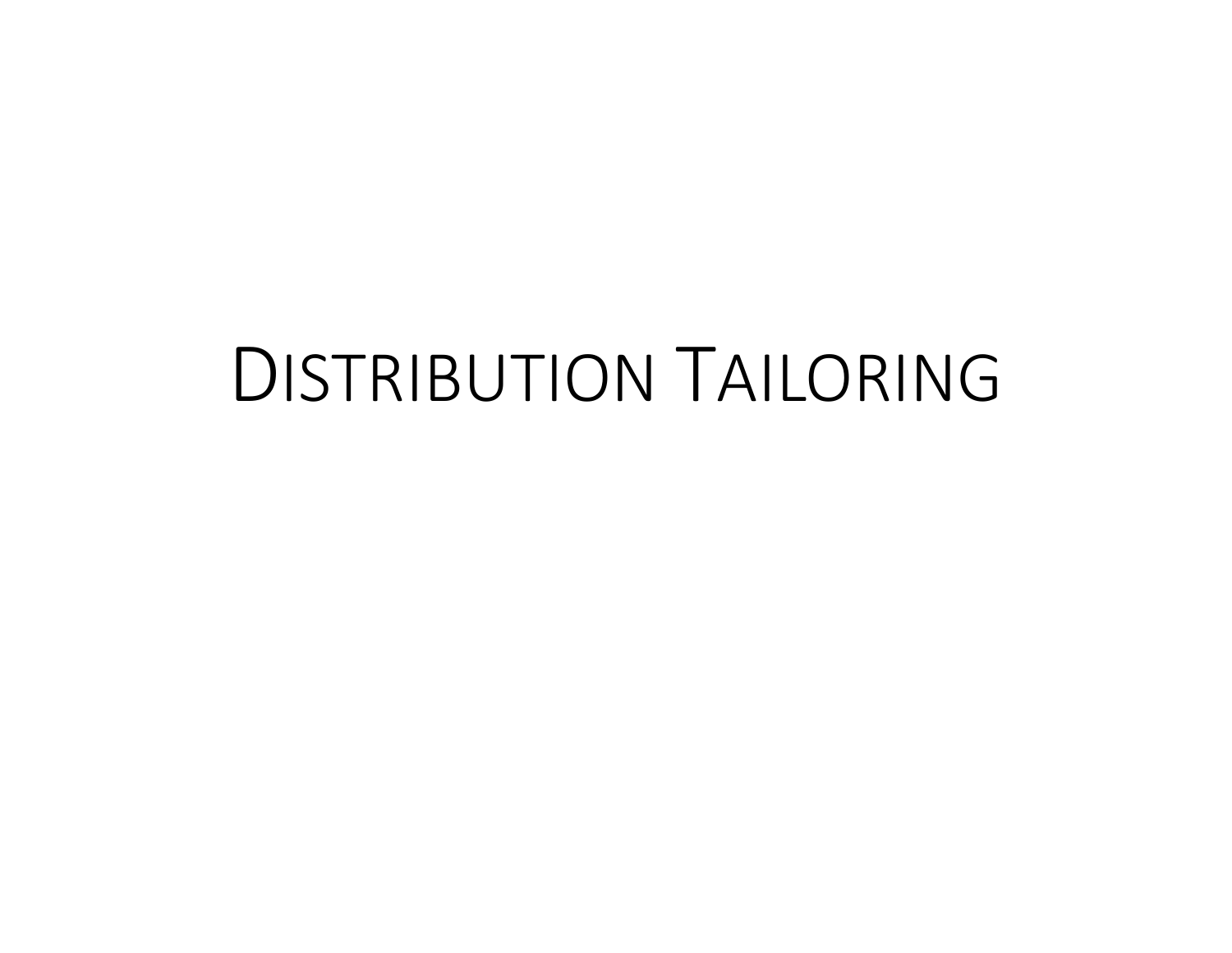# MOTIVATION

- Distribution requirements on data sets
	- reducing model error (for feature slices)
	- showing adequate consideration of minority groups
- Sources of data
	- explicitly collected by the data scientist
	- secondary data, collected for some other purpose
- Can data from multiple sources be put together to build a data set with a desired distribution?
	- Data Distribution Tailoring (DT)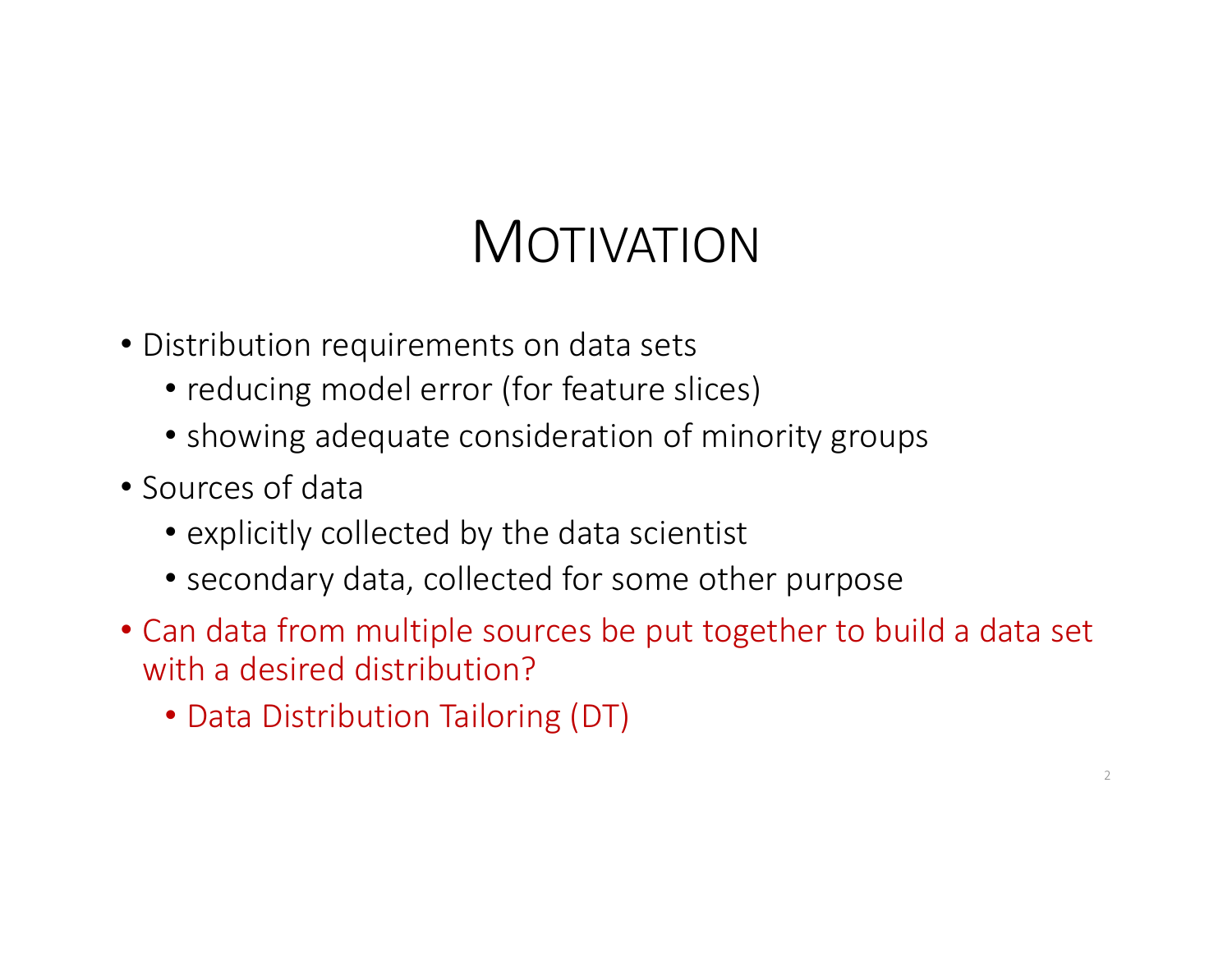# QUERY MODEL

- User's query: target schema and distribution requirements
- Target schema contains some sensitive attributes that identify the groups.
- A distribution requirement specified over some groups
	- Count requirements: group ratio + target size



Schema: movie\_title, actor\_name, gender, race, …

Distbn Requirements: WM: 1K, NWF: 1K, ...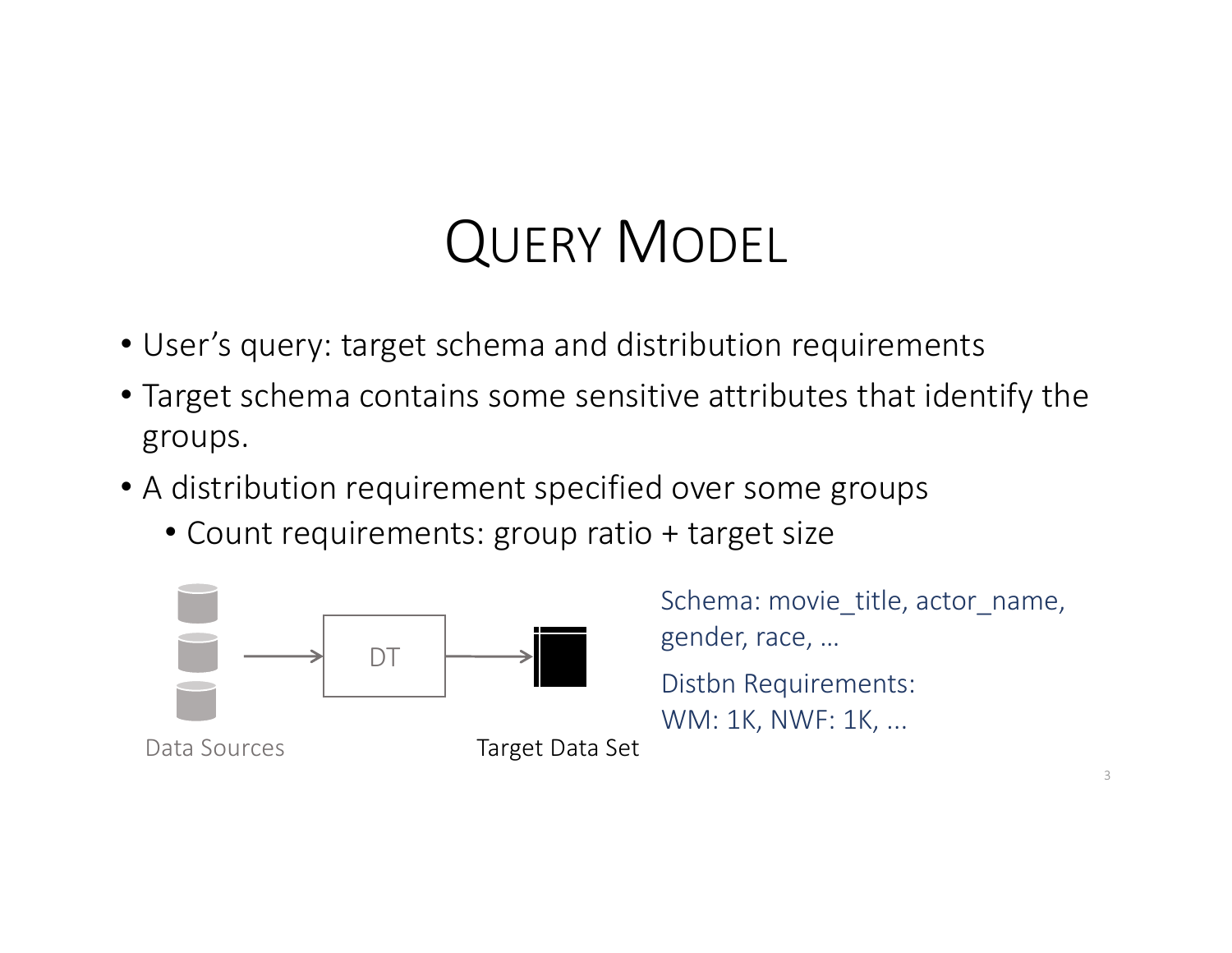# DATA MODEL

- A collection of data sources
- Each source has the same schema as the user's query schema.
	- Each tuple of a source can be associated with a group.
- We assume a tuple-at-a-time access to a source.

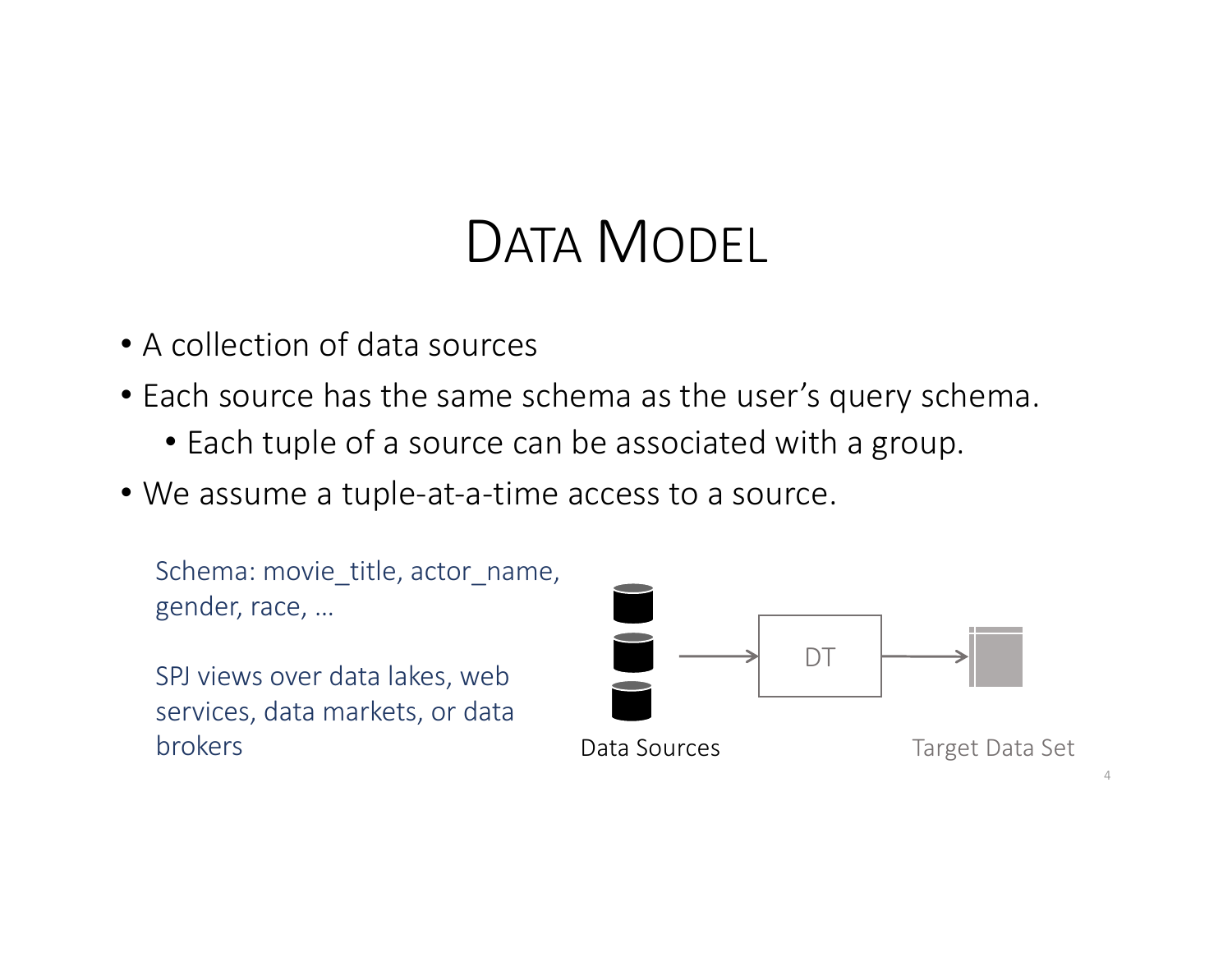# COST MODEL

- Obtaining samples from different data sources is not for free.
- Samples are associated with a cost: monetary, computation, memory or network access.

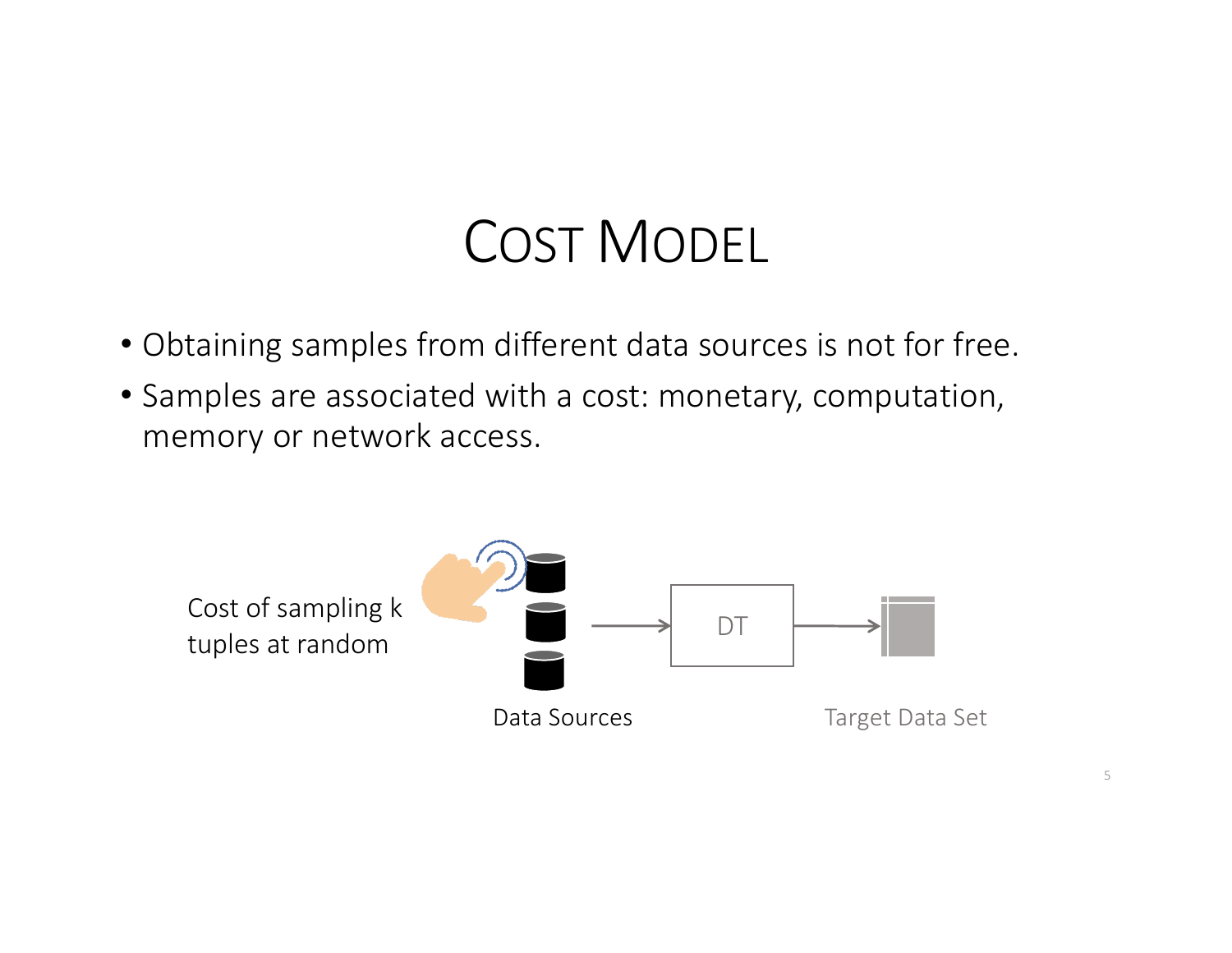# DATA DISTRIBUTION TAILORING (DT)

• Given sources  $L = \{D_1, ..., D_n\}$  with their costs  $\{C_1, ..., C_n\}$ , and count requirements  $\{Q_1, \ldots, Q_m\}$  on groups  $\{G_1, \ldots, G_m\}$ , our goal is to query different sources in *L*, in a sequential manner, in order to collect samples that fulfill the count requirement, while the expected total query cost is minimized.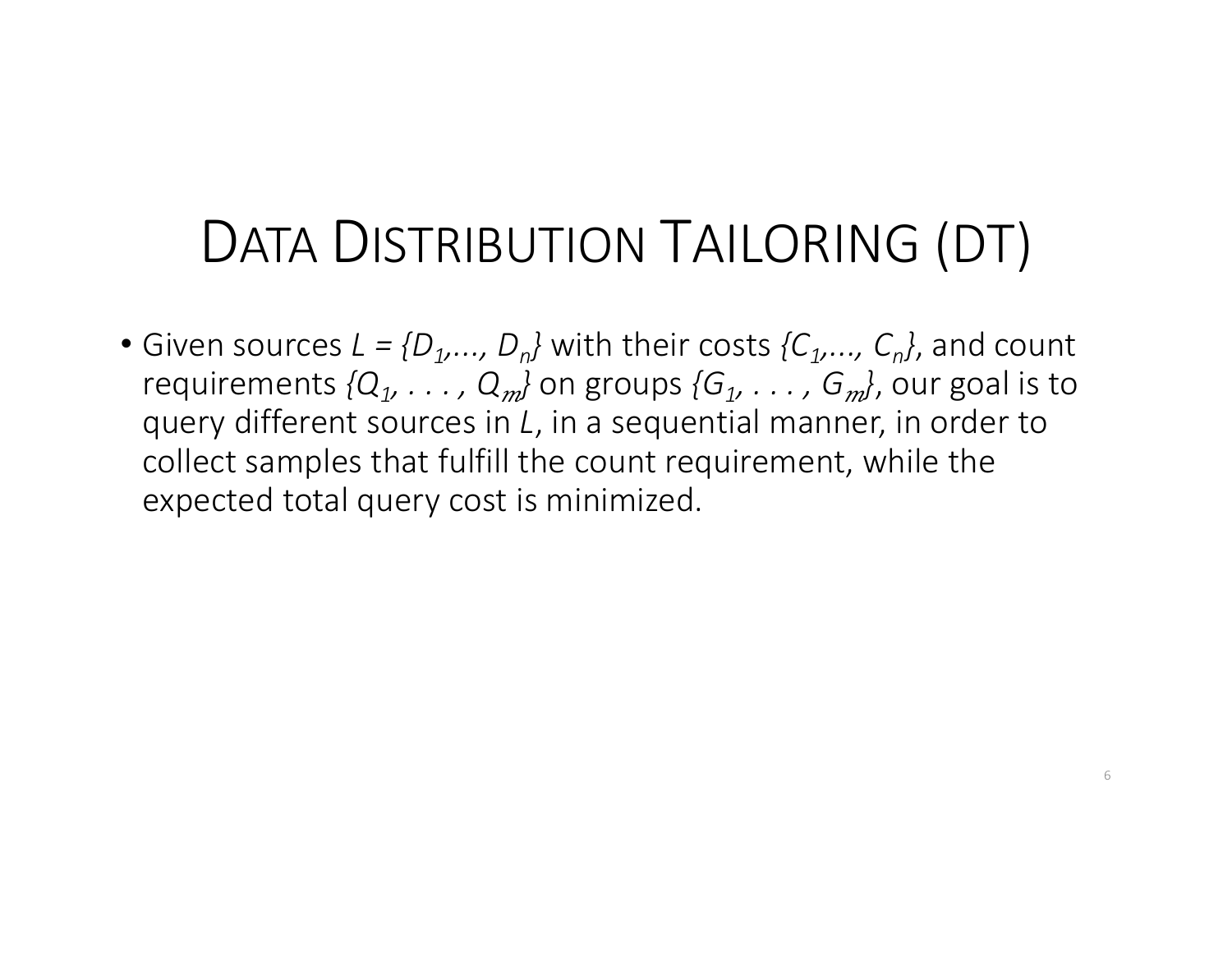#### DT ALGORITHM

Input: data sources *L={D1, . . . , Dn}* and *{C1, …, Cn}* counts *{Q1, …, Qm}* over *{G1, …, Gm}*; Output: *O*, the target data set  $1: 0 \leftarrow \{\}$ , cost  $\leftarrow 0$ 2: while $(Q_j>0)$  do 3:  $D_{\nu} C_i \leftarrow \text{select\_optimal\_source}()$ 4:  $s \leftarrow \text{Query}(D)$ 5:  $j \leftarrow$  Group(s) 6: if(s  $\notin$  O AND Q<sub>j</sub>>0) then 7: add *s* to *O*; 8:  $Q_j \leftarrow Q_j - 1$ 9:  $\cos t \leftarrow \cos t + C_i$ 10: return *O*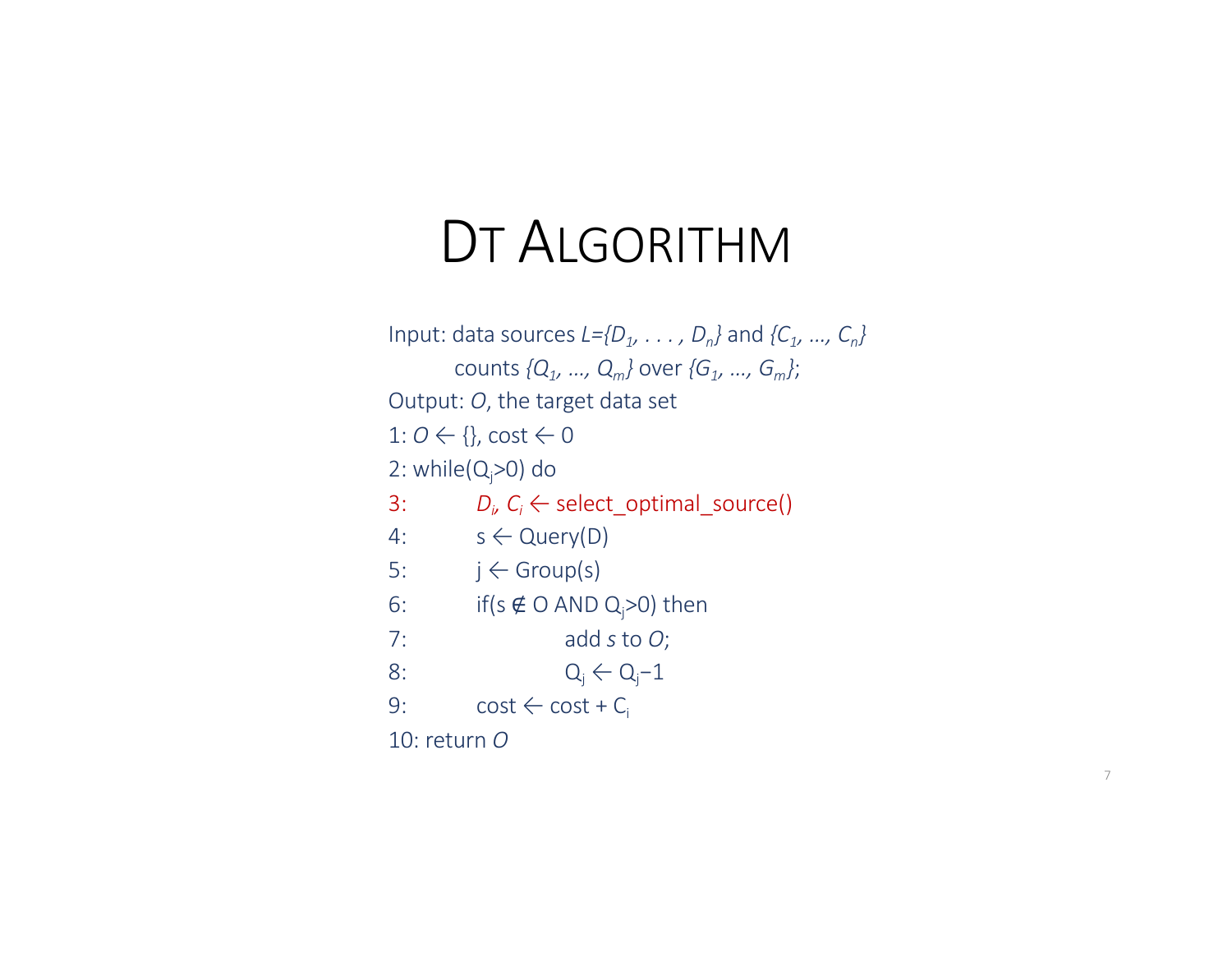# VERSIONS OF DT

- Known source distributions
- Unknown source distributions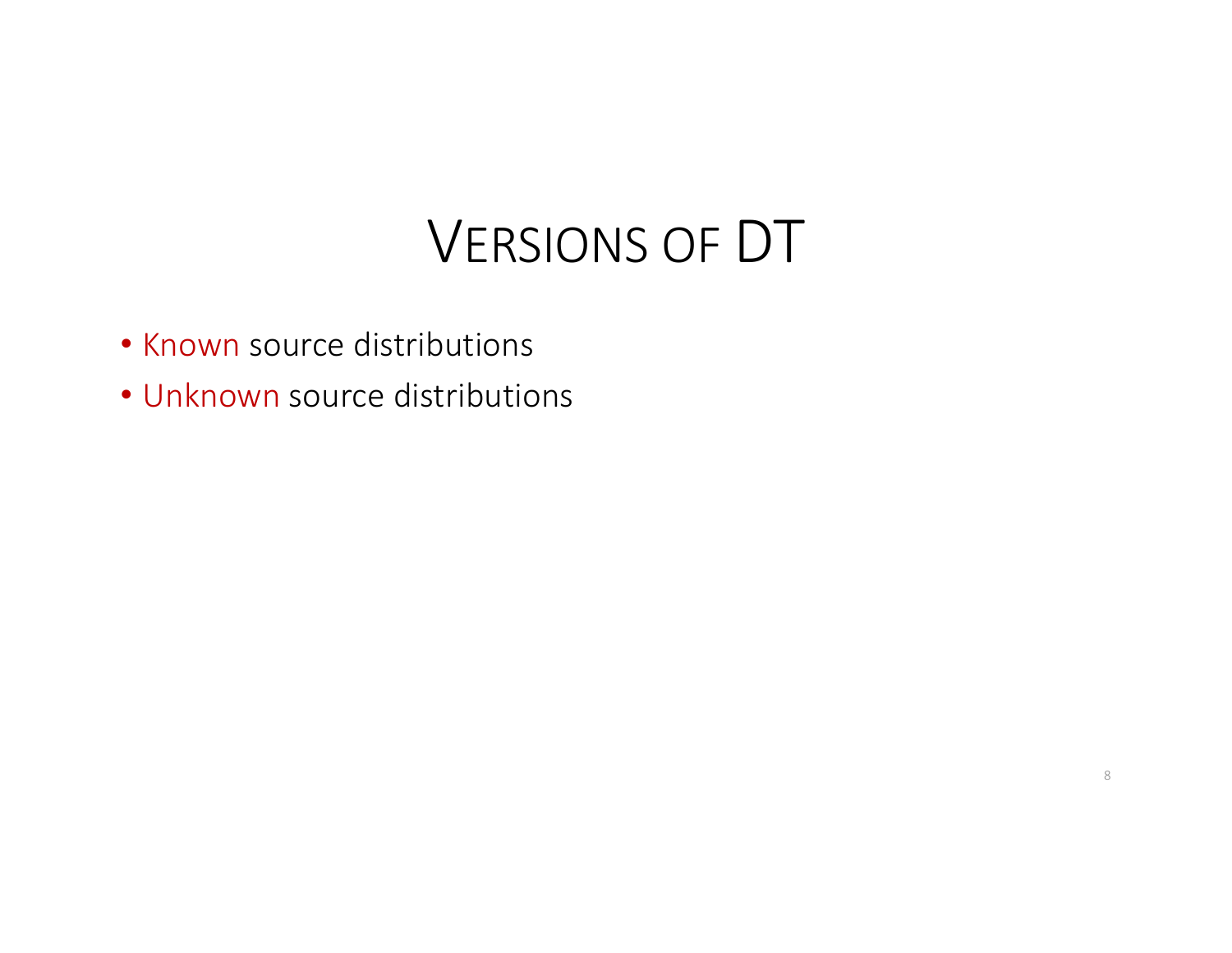# DT: KNOWN DISTRIBUTIONS

- Notations
	- $Q = \{Q_1, \dots, Q_m\}$ : count requirements on m groups
	- $C_i$ : cost of  $D_i$
	- $P_i^j$  : prob of collecting  $G_j$  from  $D_i$ 
		- $N_i$ : #tuples in data source D<sub>i</sub>
		- $\,$  N<sub>i</sub>: #tuples in D<sub>i</sub> that belong to G<sub>j</sub>
	- F(Q): min expected cost of a target with counts Q
- How to compute F(Q)?
	- Think recursively. Consider the probability of obtaining a fresh and useful tuple. Include the case when a tuple is not useful.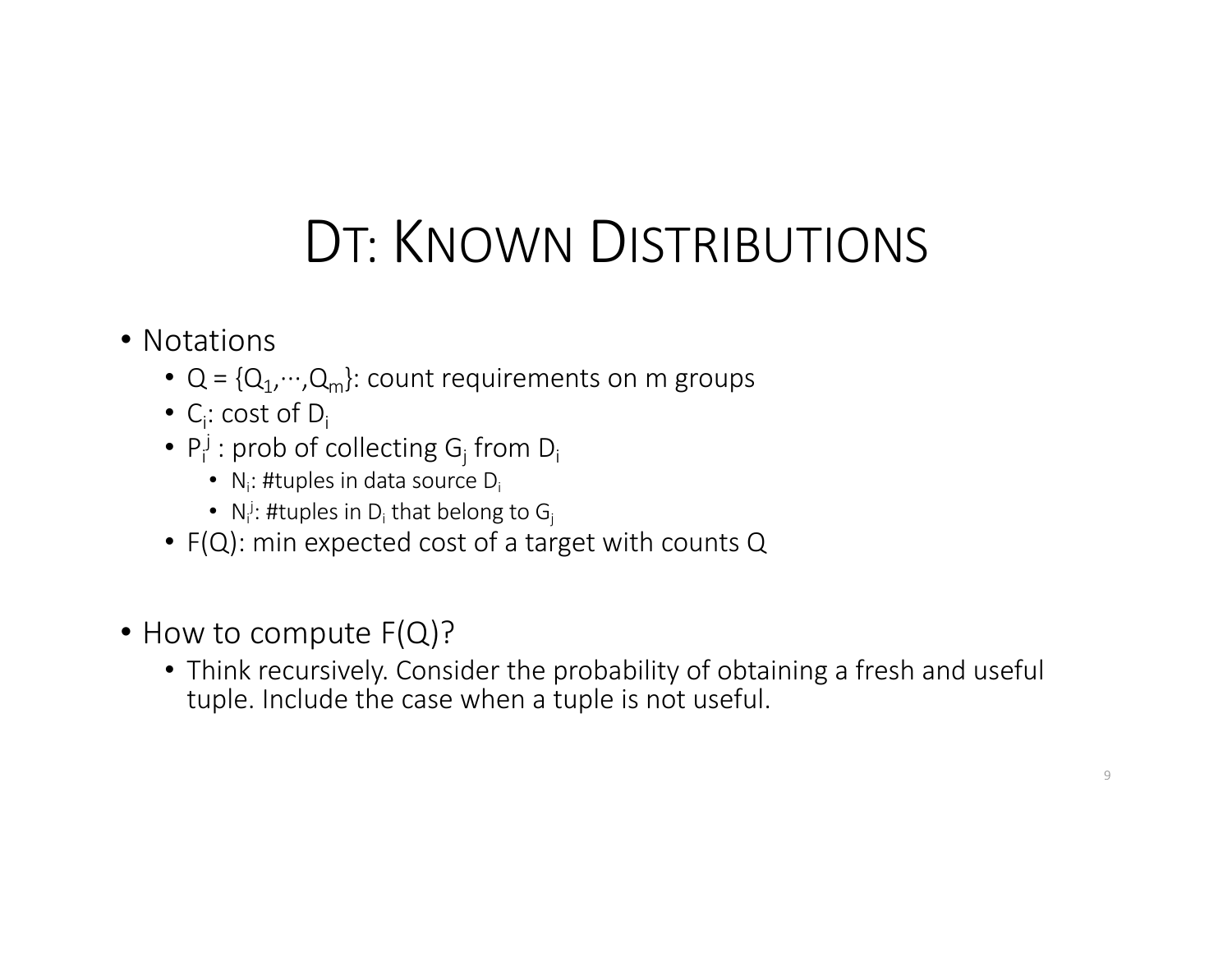# KNOWN DT: COST FUNCTION

F(Q): min expected cost of a target with counts Q  $F_j(Q) = F(Q_1, \dots, Q_j - 1, \dots, Q_m)$ 

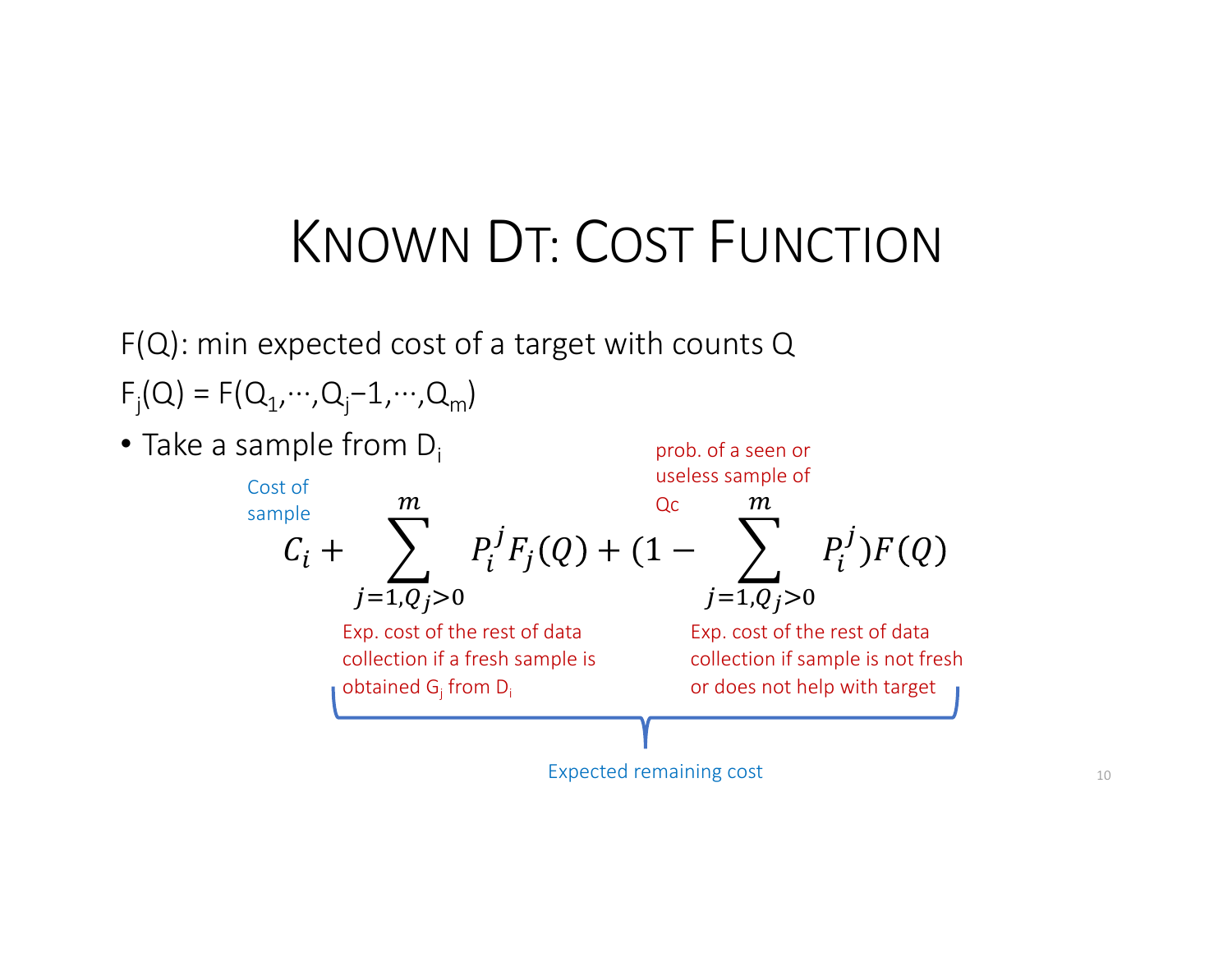#### KNOWN DT: COST FUNCTION

• Source selection strategy

$$
min_{\forall D_i}(C_i + \sum_{j=1,Q_j>0}^{m} P_i^j F_j(Q) + (1 - \sum_{j=1,Q_j>0}^{m} P_i^j)F(Q)
$$

- What kind of assumption do we make here on  $P_{\boldsymbol{i}}^{\boldsymbol{j}}$ ?
- Which algorithmic technique can we use to solve this optimization problem?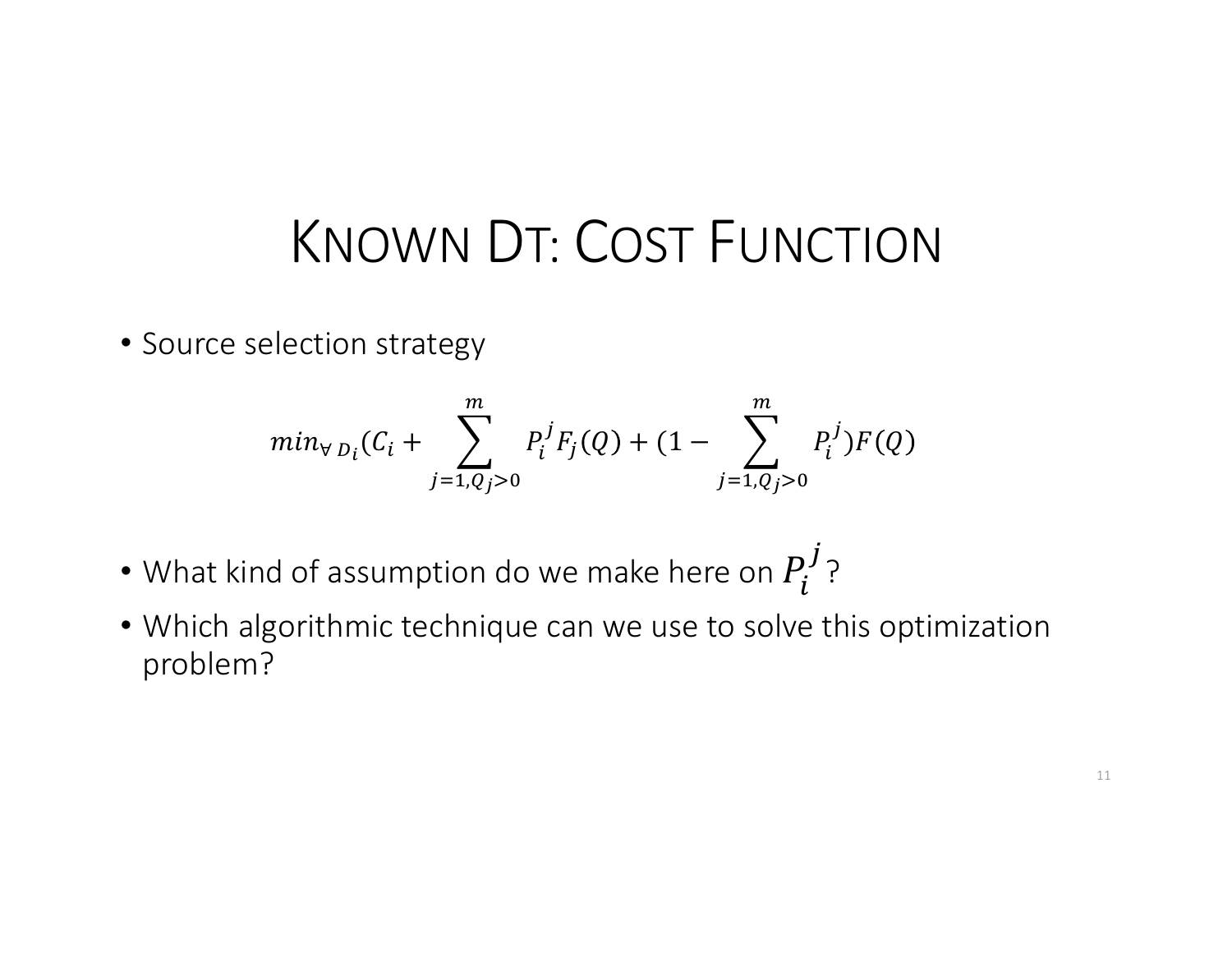# A DYNAMIC PROGRAMMING SOLUTION



cost of obtaining a tuple of  $G_1$  from  $D_1$ : 2/0.2=10 cost of obtaining a tuple of  $G_1$  from  $D_2$ : 3/0.4=7.5

 $F(1,0) = min(2/0.2, 3/0.4) = 7.5 \Leftrightarrow D_2$  $F(0,1) = min(2/0.8, 3/0.6) = 2.5 \Leftrightarrow D_1$ 

cost groups  $\qquad \qquad$  Query:  $G_1$ : 1 and  $G_2$ : 1 F(1,1): the cost of a target with  $G_1$ : 1 and  $G_2$ : 1



select  $D_1$ : 2 + 0.2 F(0,1) + 0.8 F(1,0) select  $D_2$ : 3 + 0.4 F(0,1) + 0.6 F(1,0)

 $F(1,1) = min(2 + 0.2 F(0,1) + 0.8 F(1,0)),$  $3 + 0.4$  F(0,1) + 0.6 F(1,0)) = 8.4  $\Leftarrow$  D<sub>1</sub>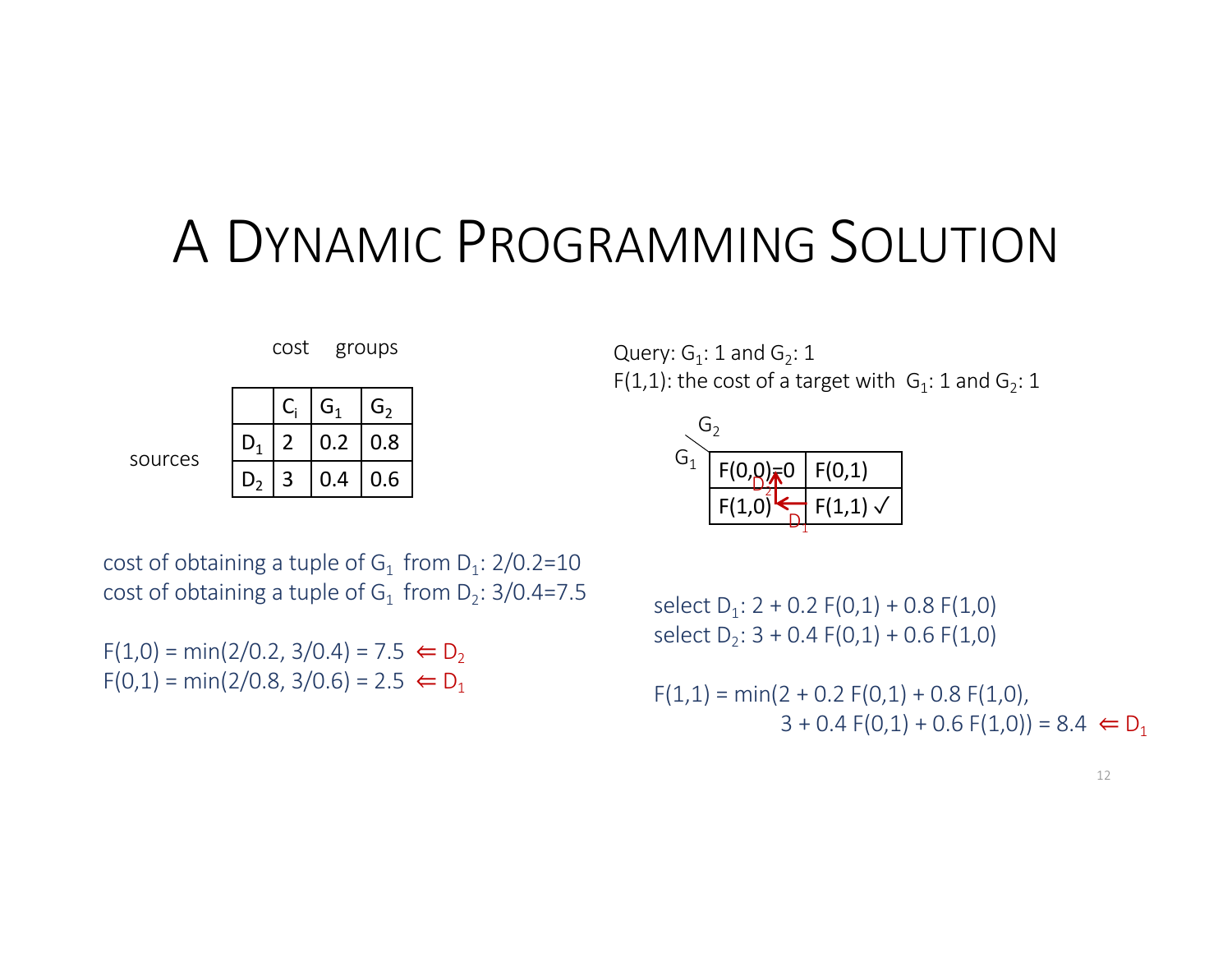#### DP COMPLEXITY

• What is the complexity of this DP algorithm?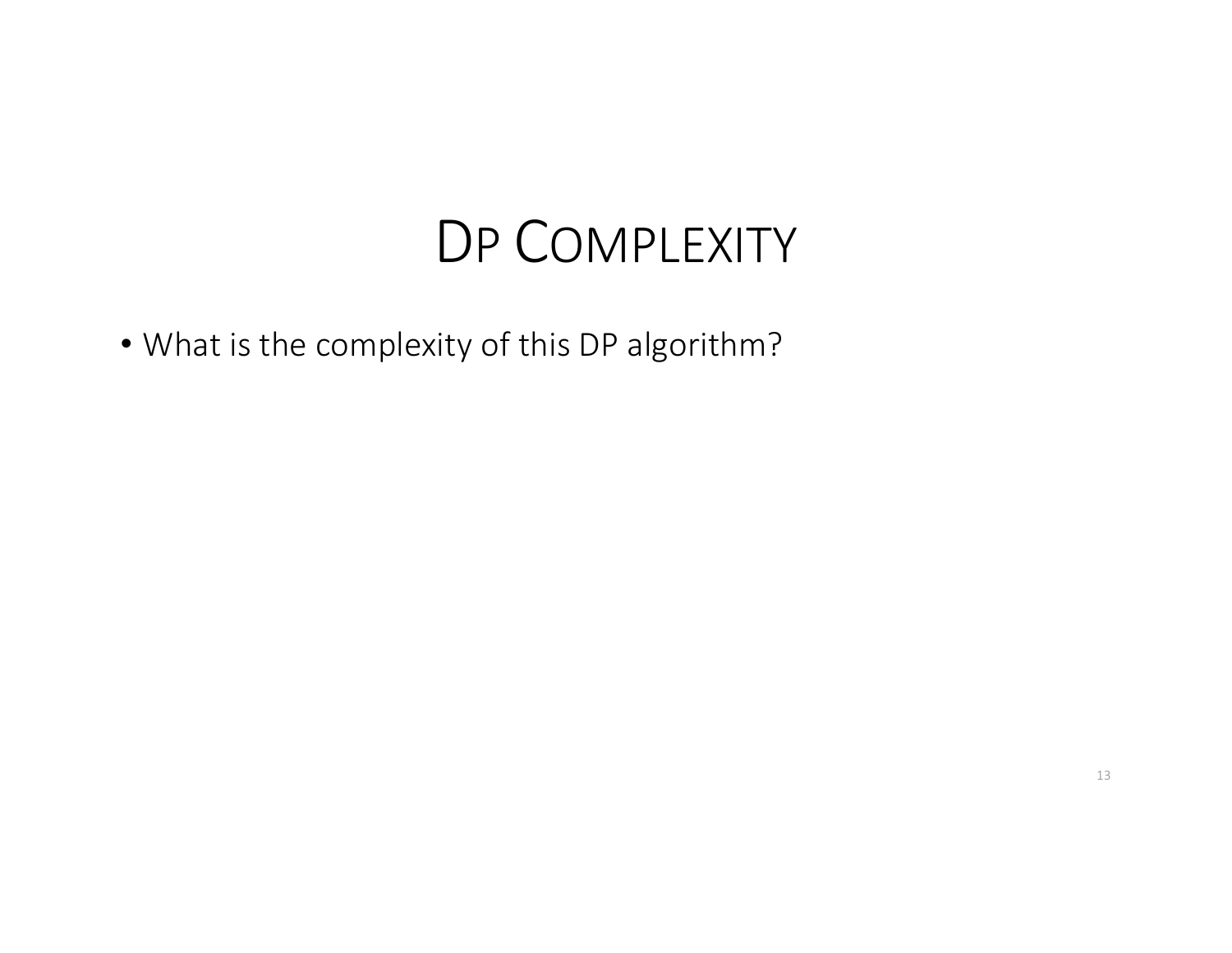### DP COMPLEXITY

- Pseudo-polynomial time complexity  $O(n \ m \ \prod_{i=1}^{m} Q_i)$
- Not practical for realistic settings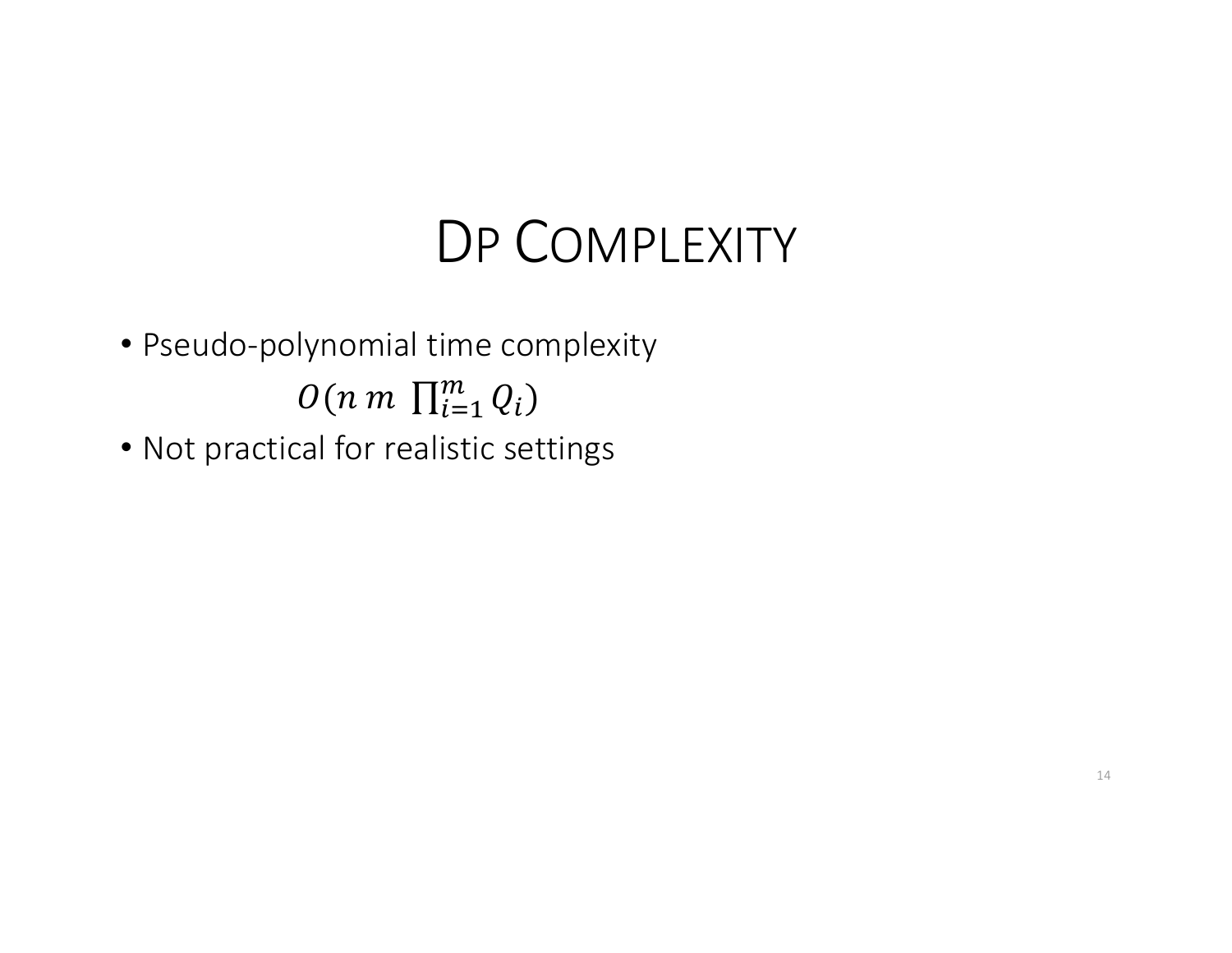# EQUI-COST BINARY DT

- Let's consider a common and simple setting
- Groups  $\{G_1, G_2\}$  with counts  $\{Q_1, Q_2\}$  and all source costs are equal.
- $P_i^j$  : prob of collecting  $G_j$  from  $D_i$
- What is the cost of getting a fresh tuple of group  $G_j$  from  $D_j$ ?
- What is the best source for group *Gj ?*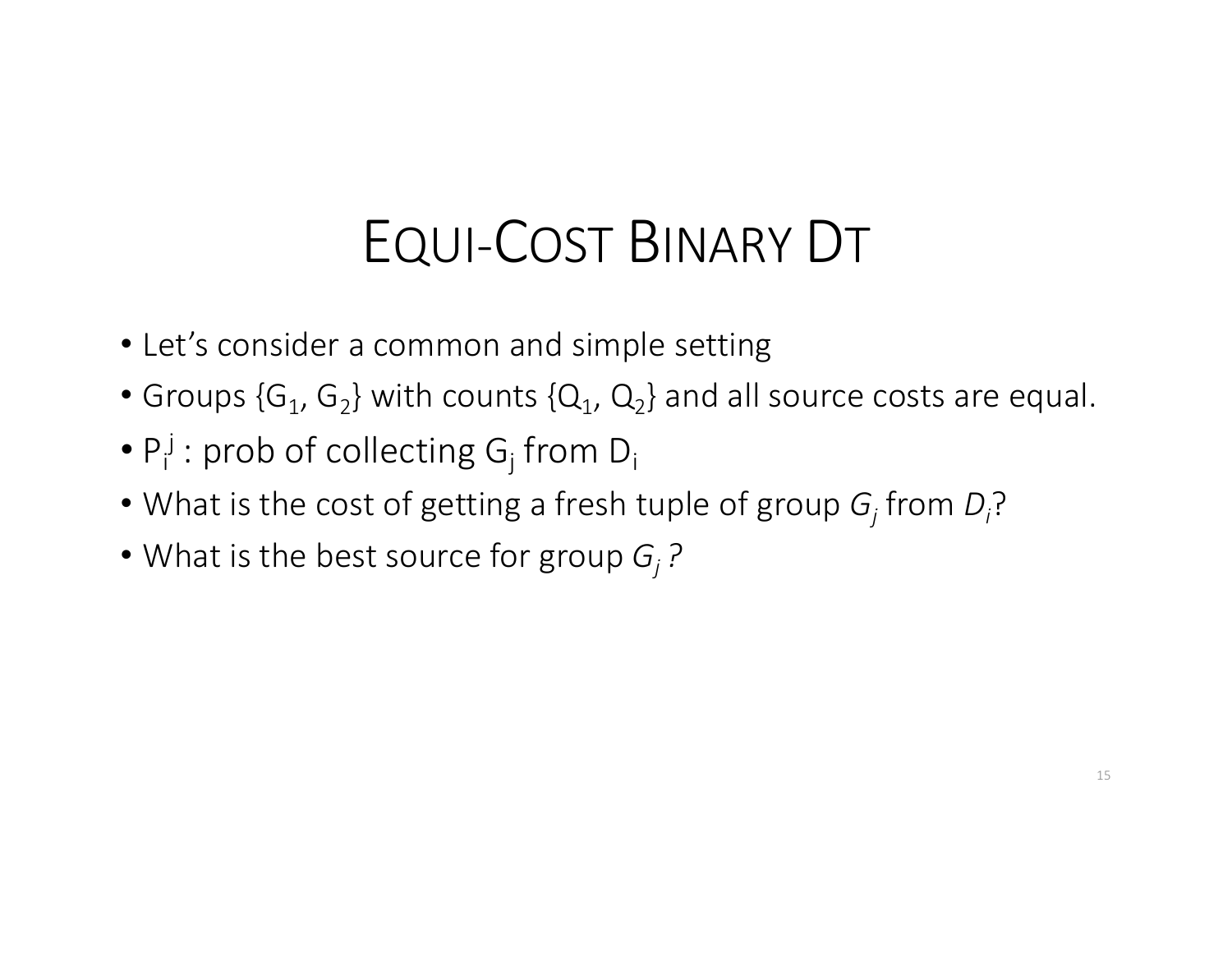#### EQUI-COST BINARY DT

- Groups  $\{G_1, G_2\}$  with counts  $\{Q_1, Q_2\}$  and all source costs are equal.
- Cost of getting a fresh tuple of  $G_i$  from  $D_i$  (geometric distribution): •  $N_i$  $N_i^j - O_i^j$  $\overline{g}$  ,  $O_i^{\,j}$ : #seen tuples of G $_{\textrm{j}}$  from D $_{\textrm{i}}$

• The best source for 
$$
G_j
$$
:  $D_{*j} = \underset{\forall D_i}{\text{argmax}} \left( \frac{N_i^j - O_i^j}{N_i} \right)$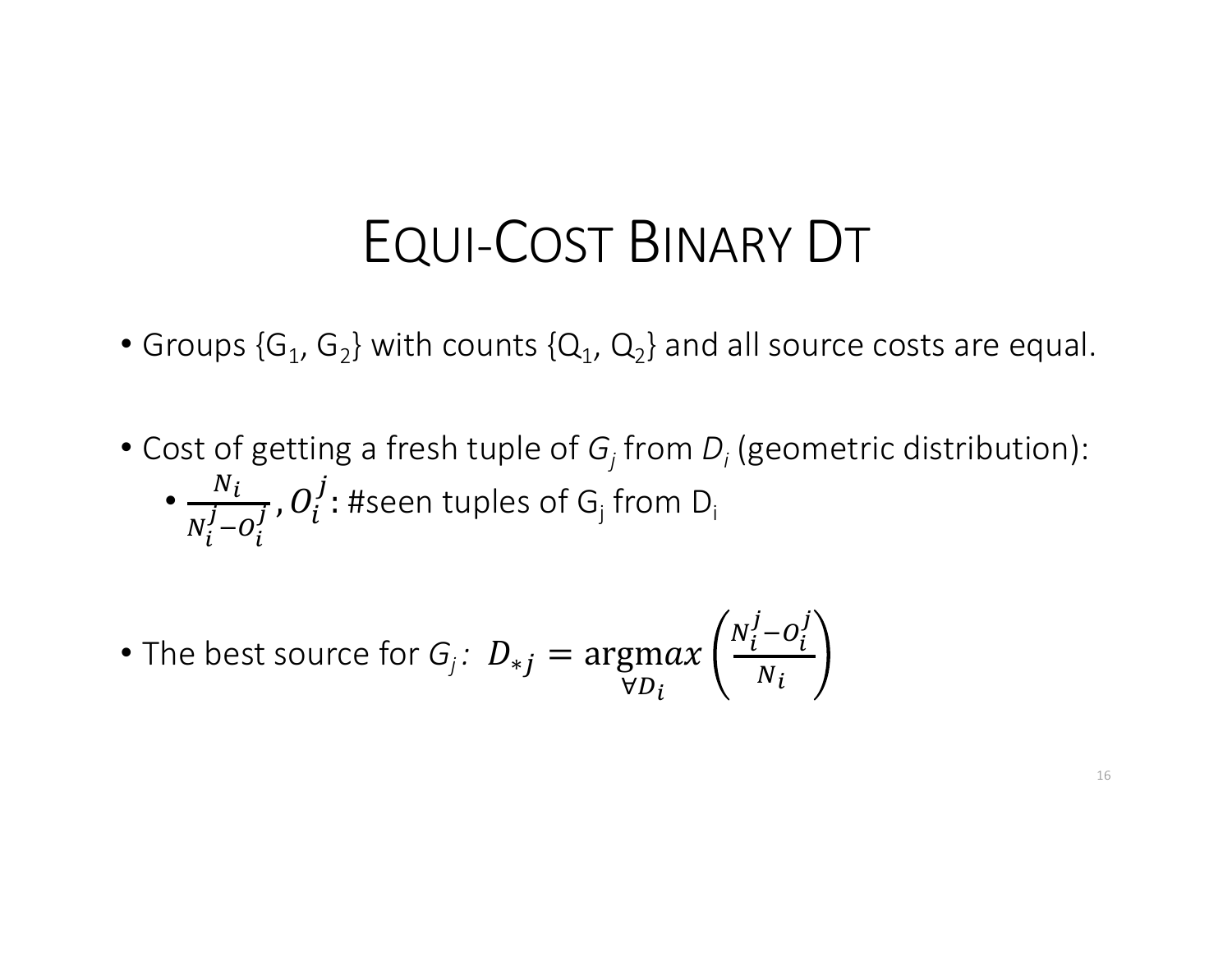#### EQUI-COST BINARY DT

- Groups  $\{G_1, G_2\}$  with counts  $\{Q_1, Q_2\}$  and all source costs are equal.
- Cost of getting a fresh tuple of  $G_i$  from  $D_i$  (geometric distribution): •  $N_i$  $N_i^j - O_i^j$  $\overline{g}$  ,  $O_i^{\,j}$ : #seen tuples of G $_{\textrm{j}}$  from D $_{\textrm{i}}$

• The best source for 
$$
G_j
$$
:  $D_{*j} = \underset{\forall D_i}{\text{argmax}} \left( \frac{N_i^j - O_i^j}{N_i} \right)$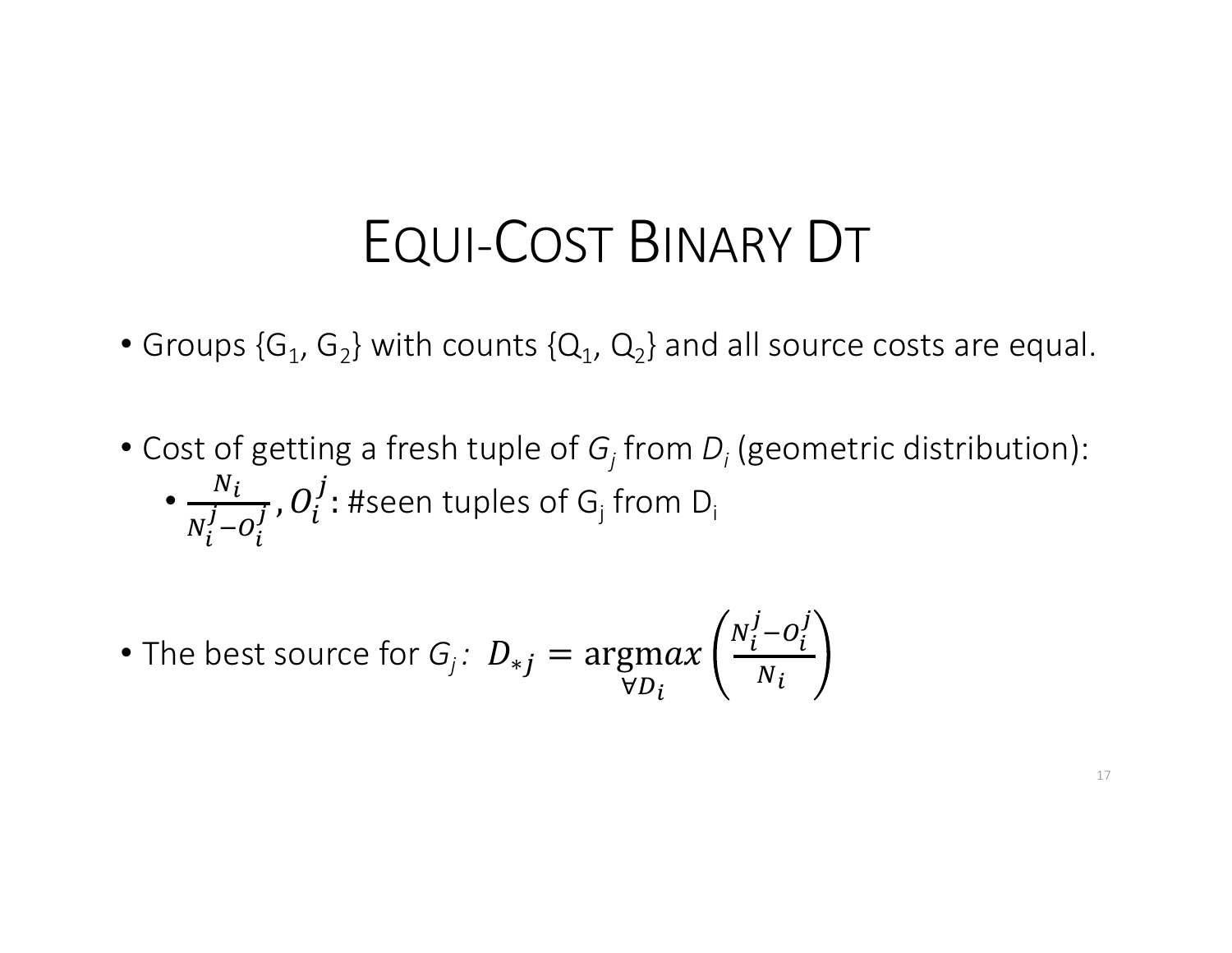• Which source we should pick in each iteration?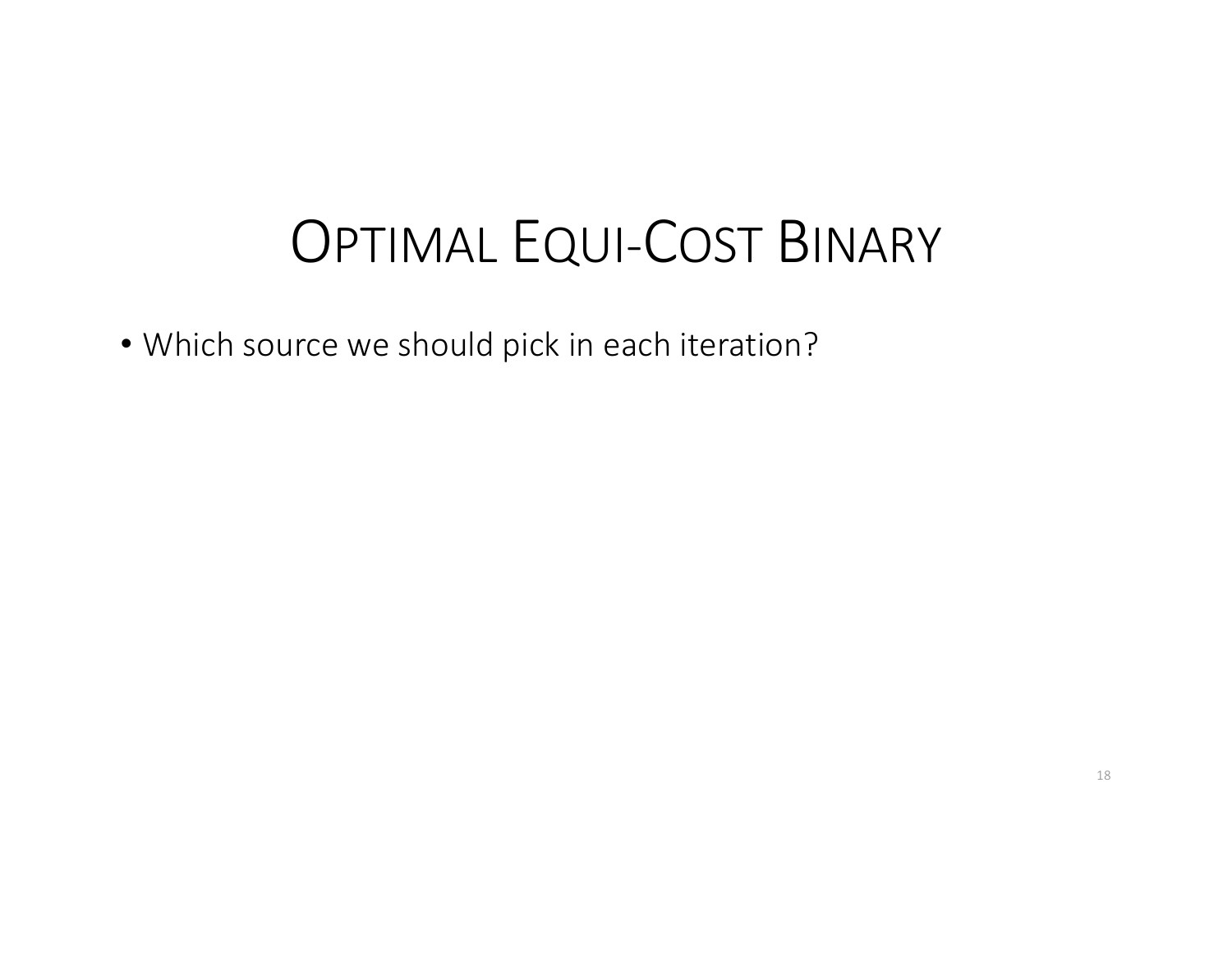• Hint: we can find the best source for each group:  $D_{*1}$  and  $D_{*2}$ 

$$
D_{*1} = D_i \text{ and } P_{*1} = \frac{N_i^1 - O_i^1}{N_i}
$$
  

$$
D_{*2} = D_j \text{ and } P_{*2} = \frac{N_j^2 - O_j^2}{N_j}
$$

• Which incurs lower cost?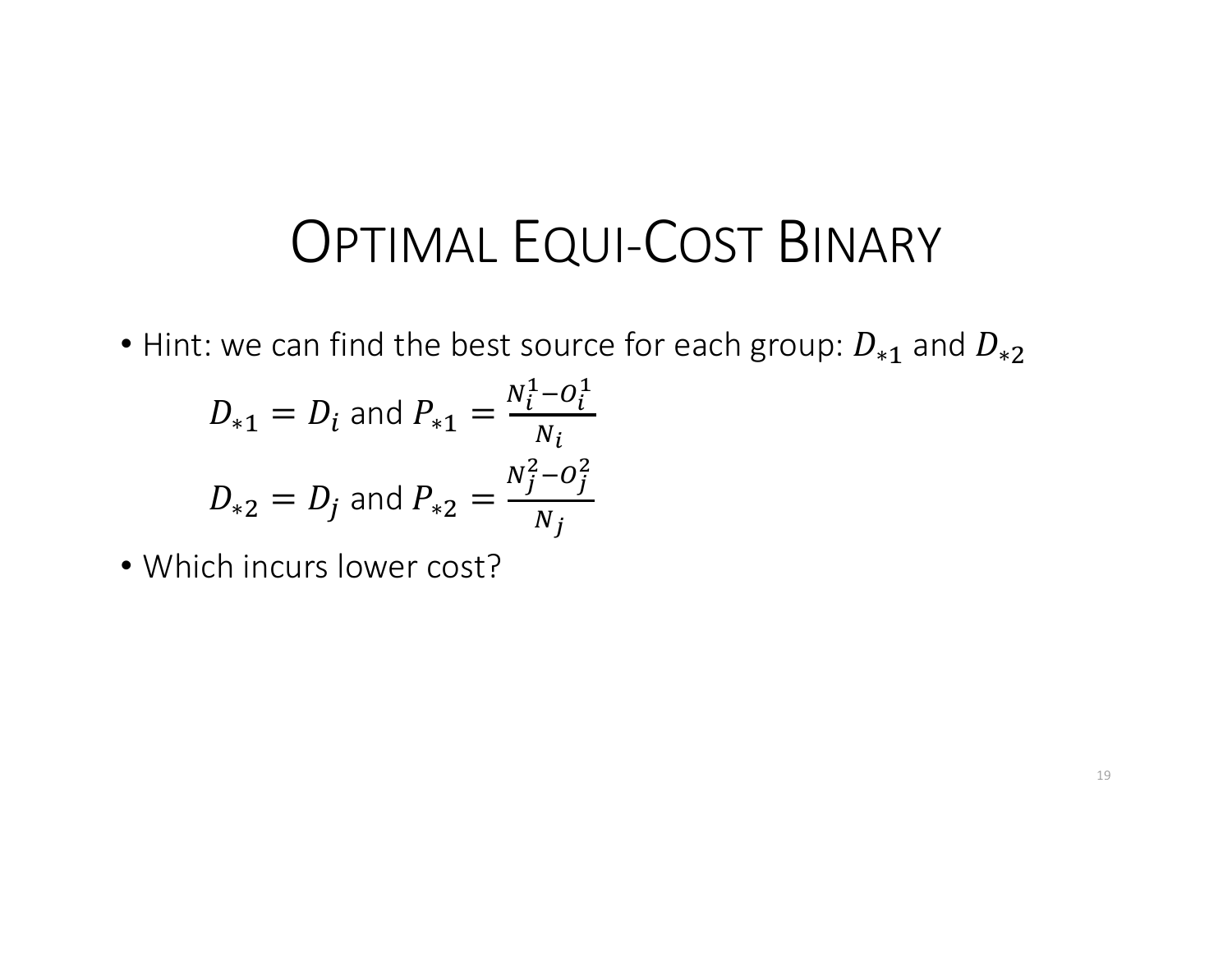• Find the best source for each group:  $D_{*1}$  and  $D_{*2}$ 

$$
D_{*1} = D_i \text{ and } P_{*1} = \frac{N_i^1 - O_i^1}{N_i}
$$
  

$$
D_{*2} = D_j \text{ and } P_{*2} = \frac{N_j^2 - O_j^2}{N_j}
$$

Theorem. *Consider the DT problem under the availability of group distributions where there are two groups and the costs for querying data sources are equal. Let*  $G_1$  *be the minority, i.e.*  $P_{*1} \le P_{*2}$ *. Selecting* D<sup>∗</sup><sup>1</sup> *to query at current iteration is optimal.*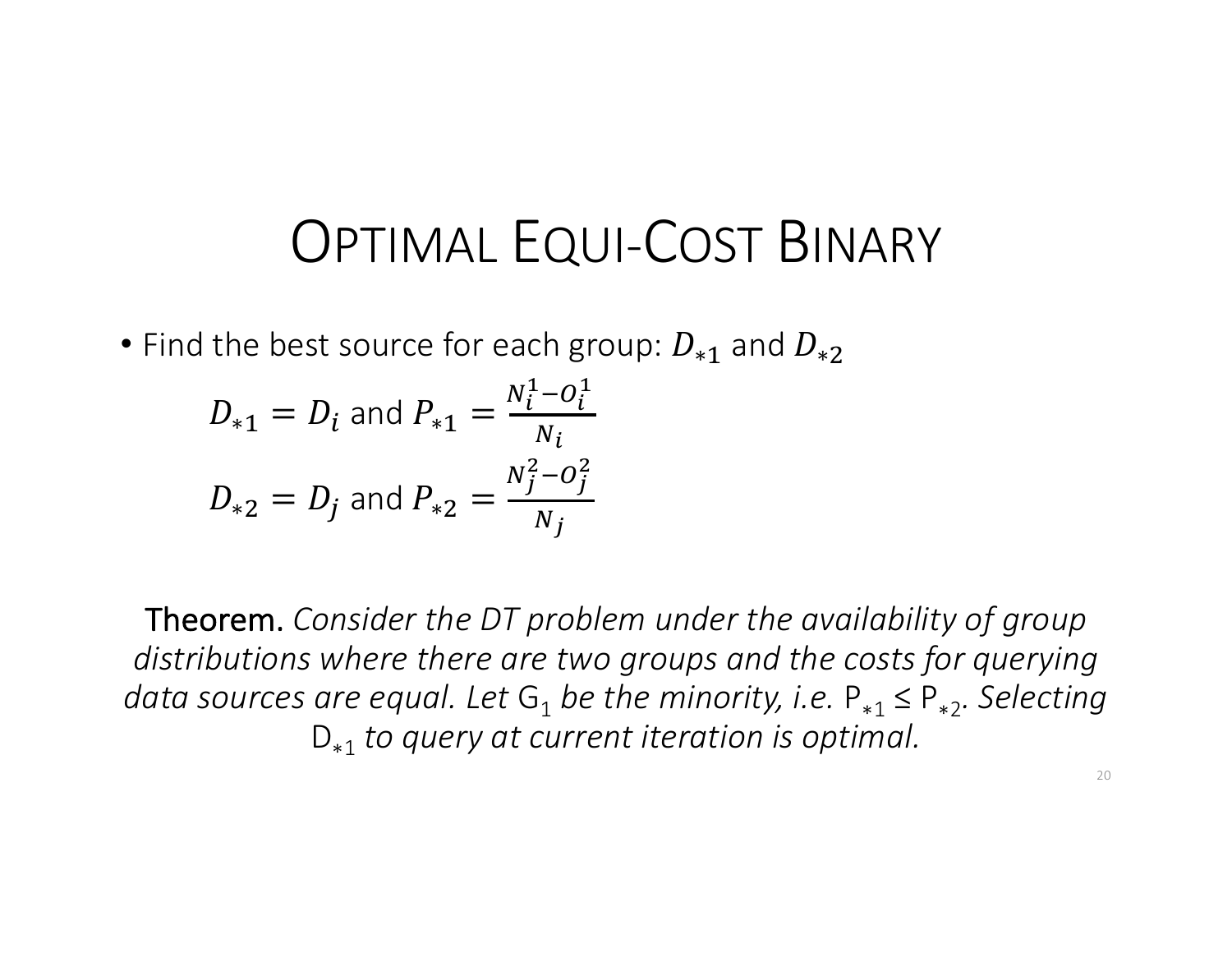# DT FOR OTHER SETTINGS

- General DT: non-binary case (m>2) with unequal source costs
	- approximation algorithm with cost upper bound analysis
- Unknown DT
	- An exploration-exploitation solution based on the Multi-Arm Bandit framework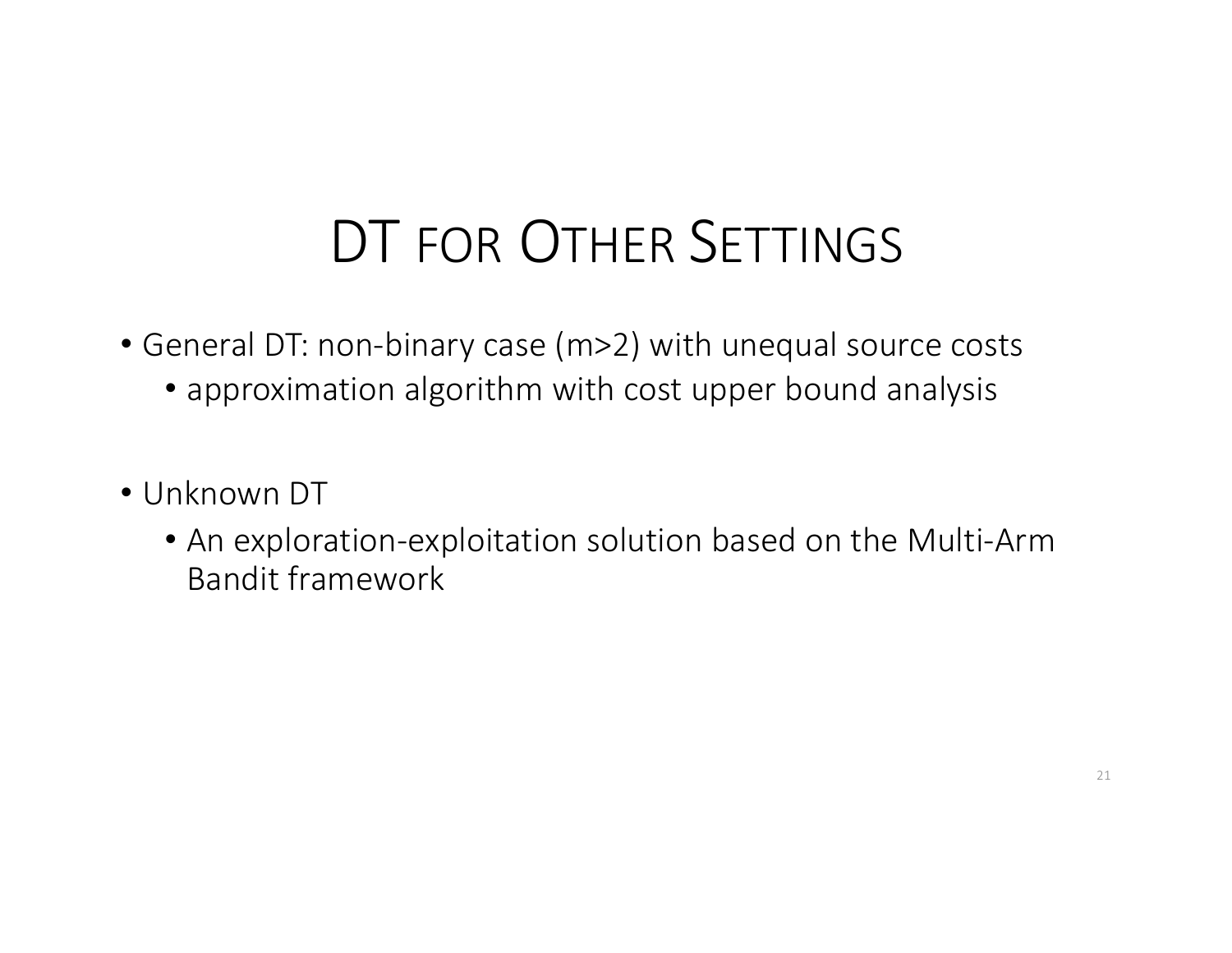- Proof by contradiction
- Intuition: piggy-backing
	- while sampling from the minority group, we collect items of the majority group.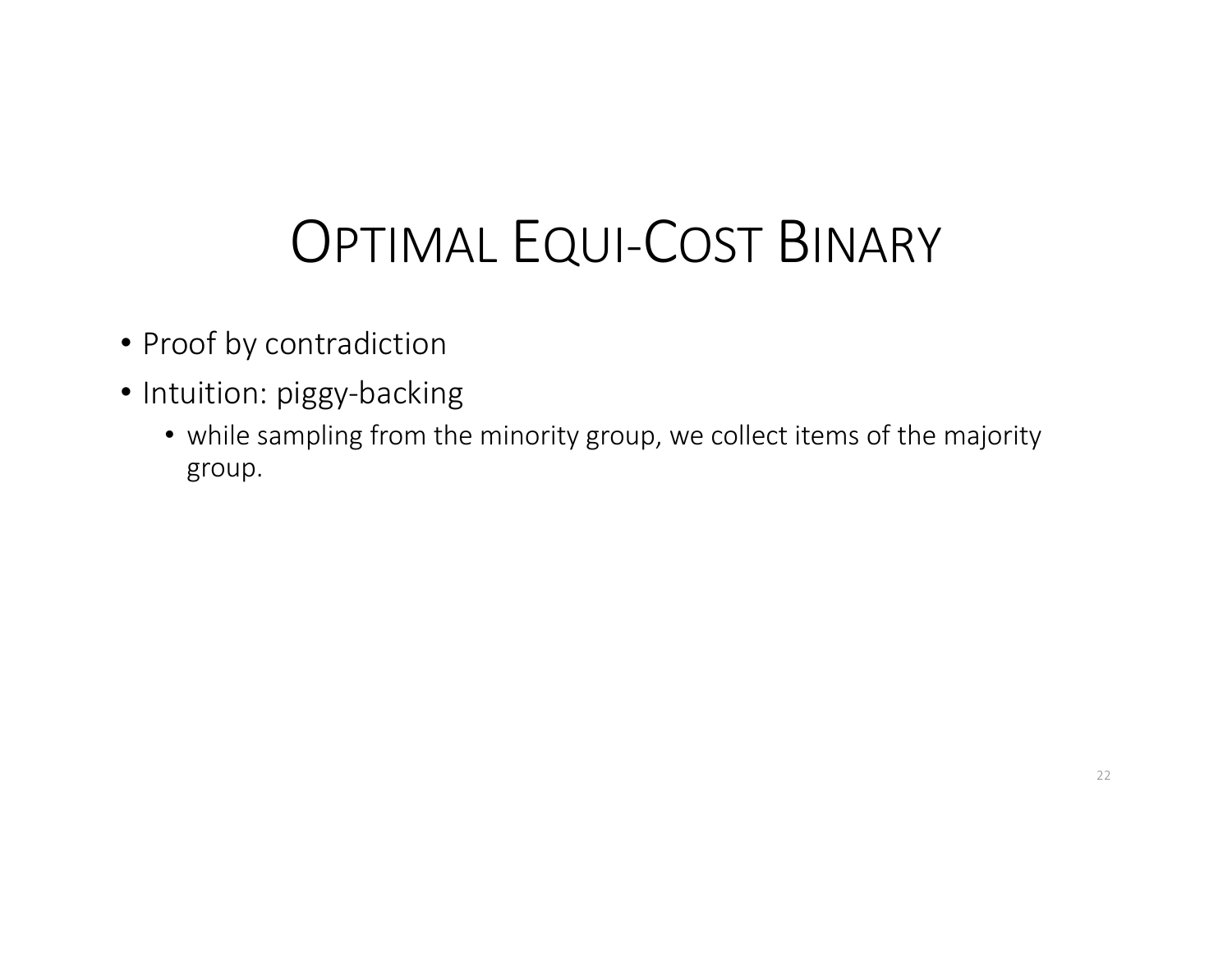### PROOF SKETCH

- Proof by contradiction
- Let  $D_{*1} = D_i$ . Suppose A<sub>1</sub> that select D<sub>i</sub> is not optimal. Suppose the optimal algorithm  $A_2$  selects  $D_{i \neq j}$ . We show that the expected cost of A<sub>1</sub> cannot be less than A<sub>2</sub>. Let  $P' =$  $N_j^1$ – $O_j^1$  $N_j$ . Note  $P' \leq P_{*1}$ .  $F_1(Q_1, Q_2) = P_{*1} F(Q_1 - 1, Q_2) + (1 - P_{*1}) F(Q_1, Q_2 - 1)$  $F_j(Q_1, Q_2) = P' F(Q_1 - 1, Q_2) + (1 - P') F(Q_1, Q_2 - 1)$  $B = F_j(Q_1, Q_2) - F_i(Q_1, Q_2)$  $= (P_{*1} - P')(F(Q_1, Q_2 - 1) - F(Q_1 - 1, Q_2))$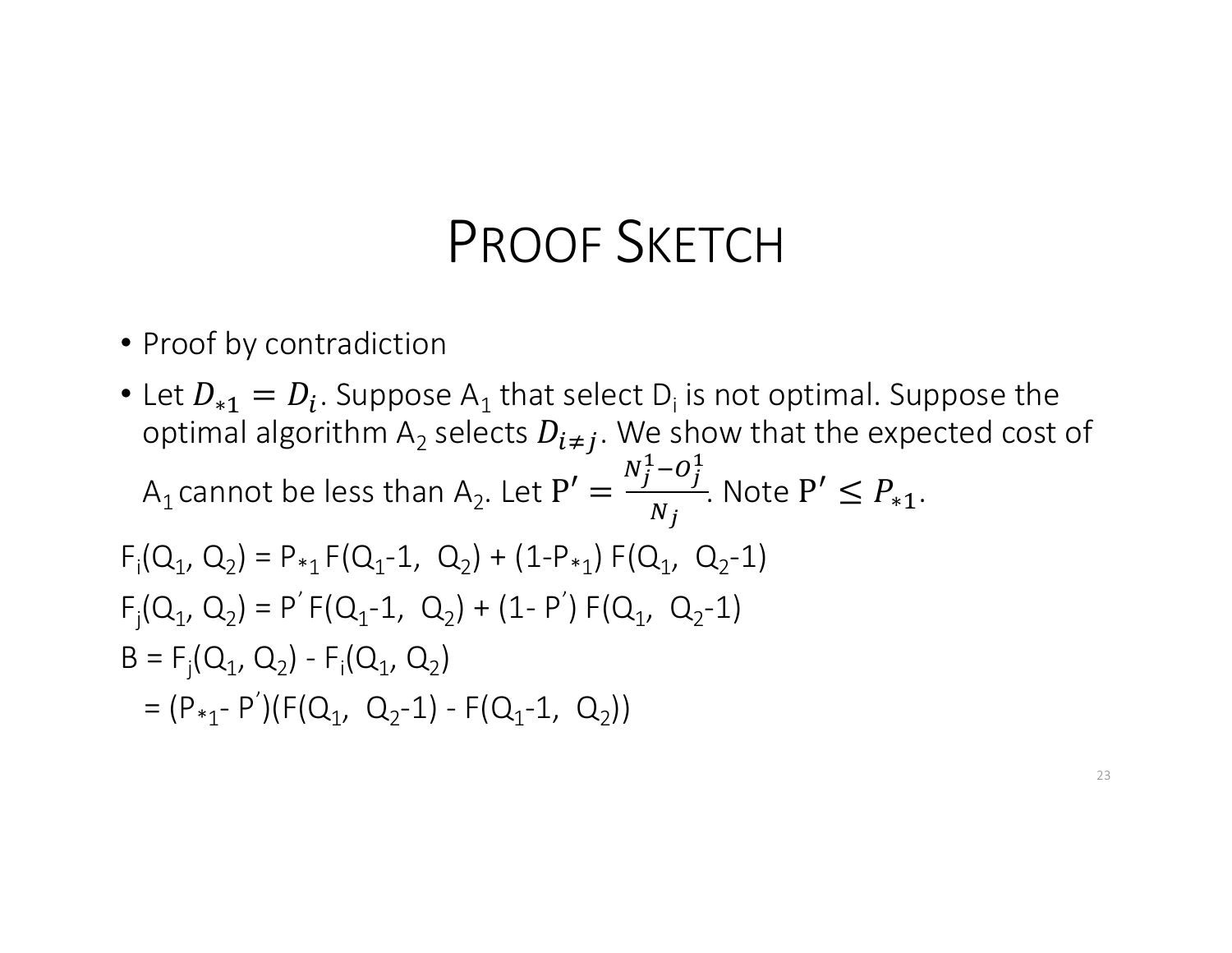### PROOF SKETCH

 $F(Q_1-1, Q_2) = F(Q_1-1, Q_2-1) + F(0,1)$  $F(Q_1, Q_2-1) = F(Q_1-1, Q_2-1) + F(1,0)$ 

- Since G1 is the minority, F (0, 1)  $\leq$  F (1, 0). Therefore  $B \geq 0$
- Since the expected cost of  $A_1$  cannot be less that of  $A_2$ , selecting  $D_i =$ D<sub>∗1</sub> to query at iteration i is an optimal solution.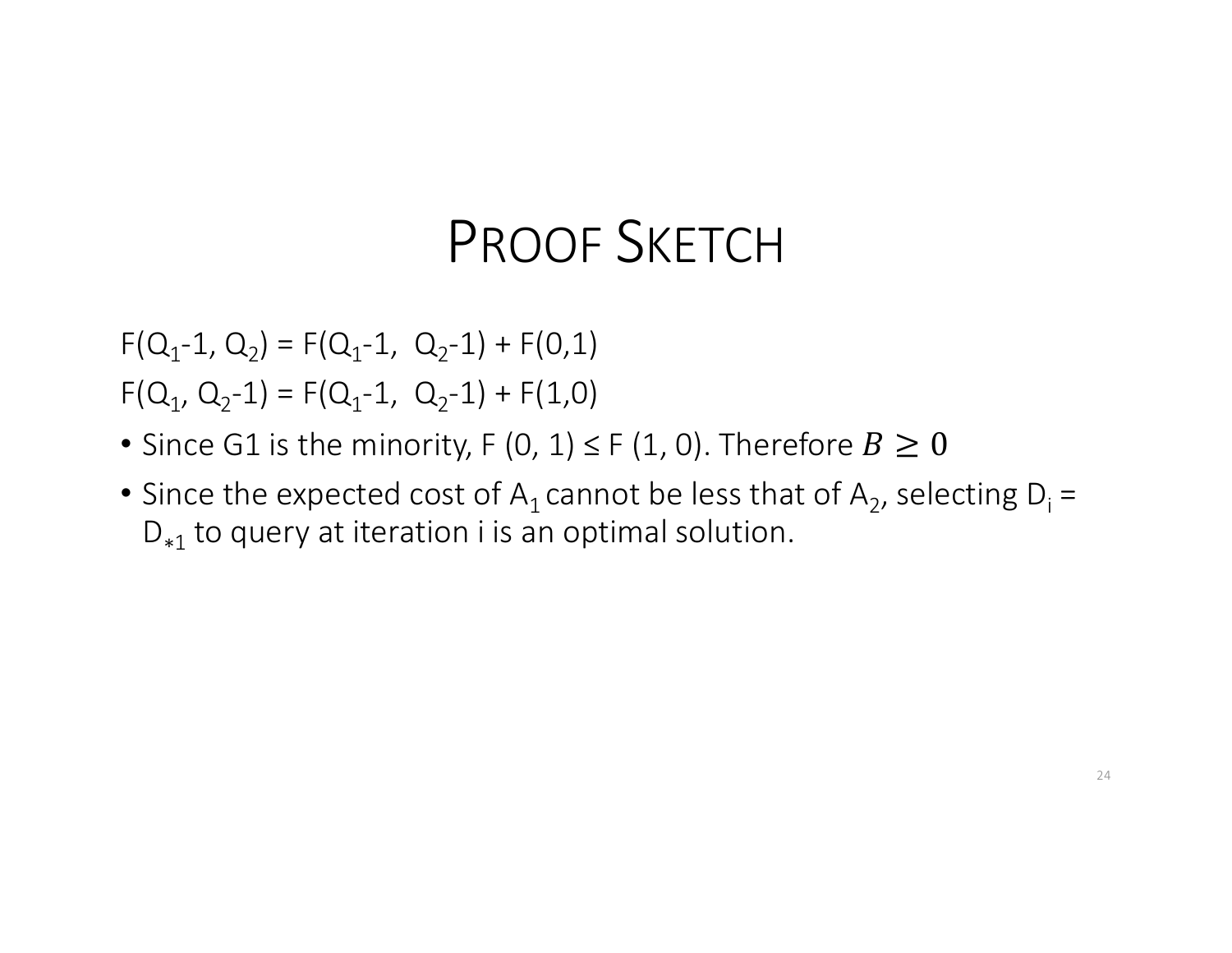# EQUI-COST BINARY DT ALGORITHM

**Input:** number of items from  $Q = \{Q_1, Q_2\}$ ;

data sources *L={D1, . . . , Dn}* 

Output: *O*, the target data set

 $1: O \leftarrow \{\}$ 

2: while( $Q_1 > 0$  AND  $Q_2 > 0$ ) do

- 3: D  $\leftarrow$  source with max ratio of undiscovered G<sub>1</sub>
- 4:  $D' \leftarrow$  source with max ratio of undiscovered G<sub>2</sub>
- 5:  $D'' \leftarrow$  source (D or D') with the minority group
- 6:  $s \leftarrow$  Query( $D''$ )

…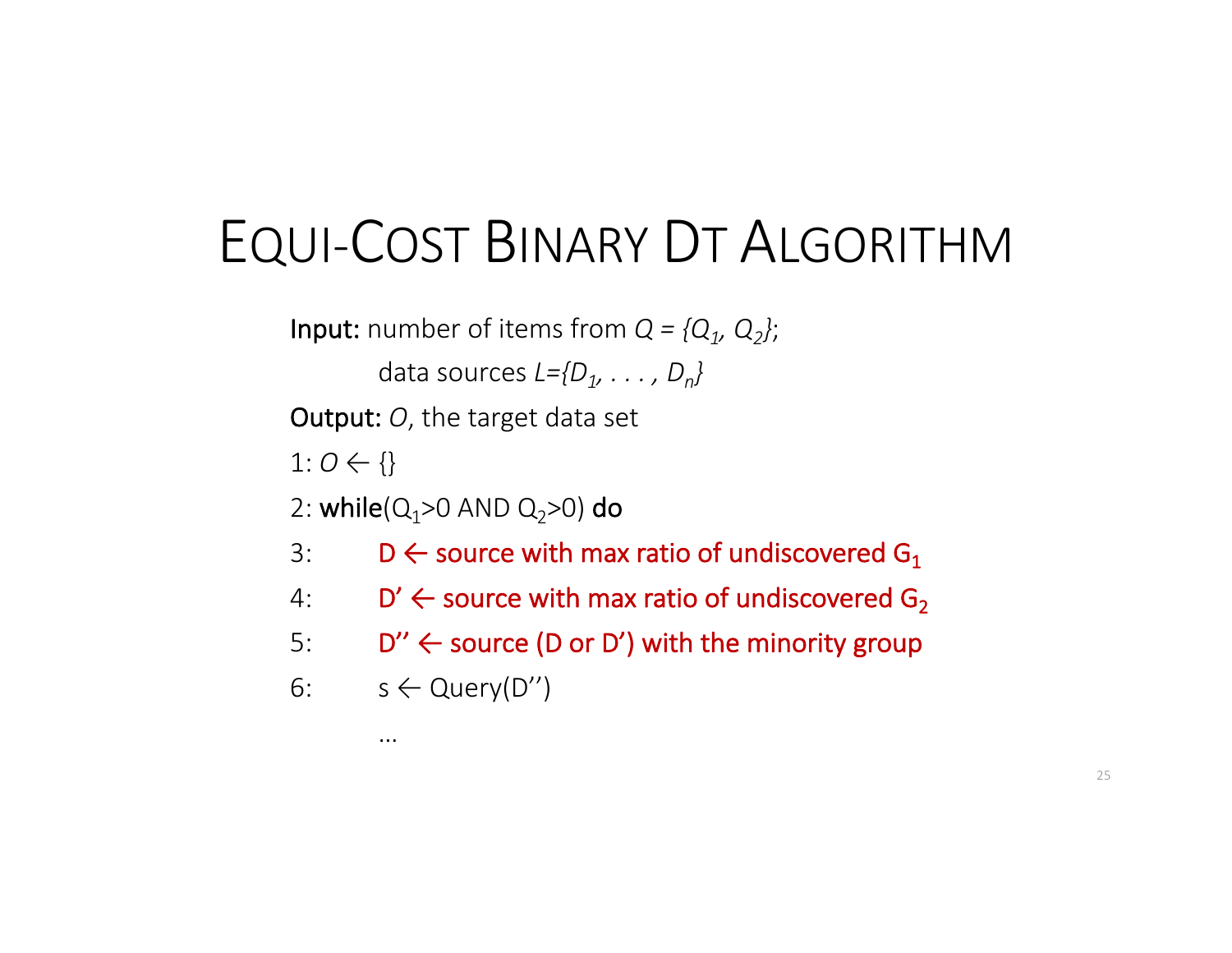# GENERAL NON-BINARY DT

- Multiple groups  $\{G_1, ..., G_m\}$  with count requirements  $\{Q_1, ..., Q_m\}$  and source costs are not equal.
- Brainstorming for an algorithm for the general non-binary DT.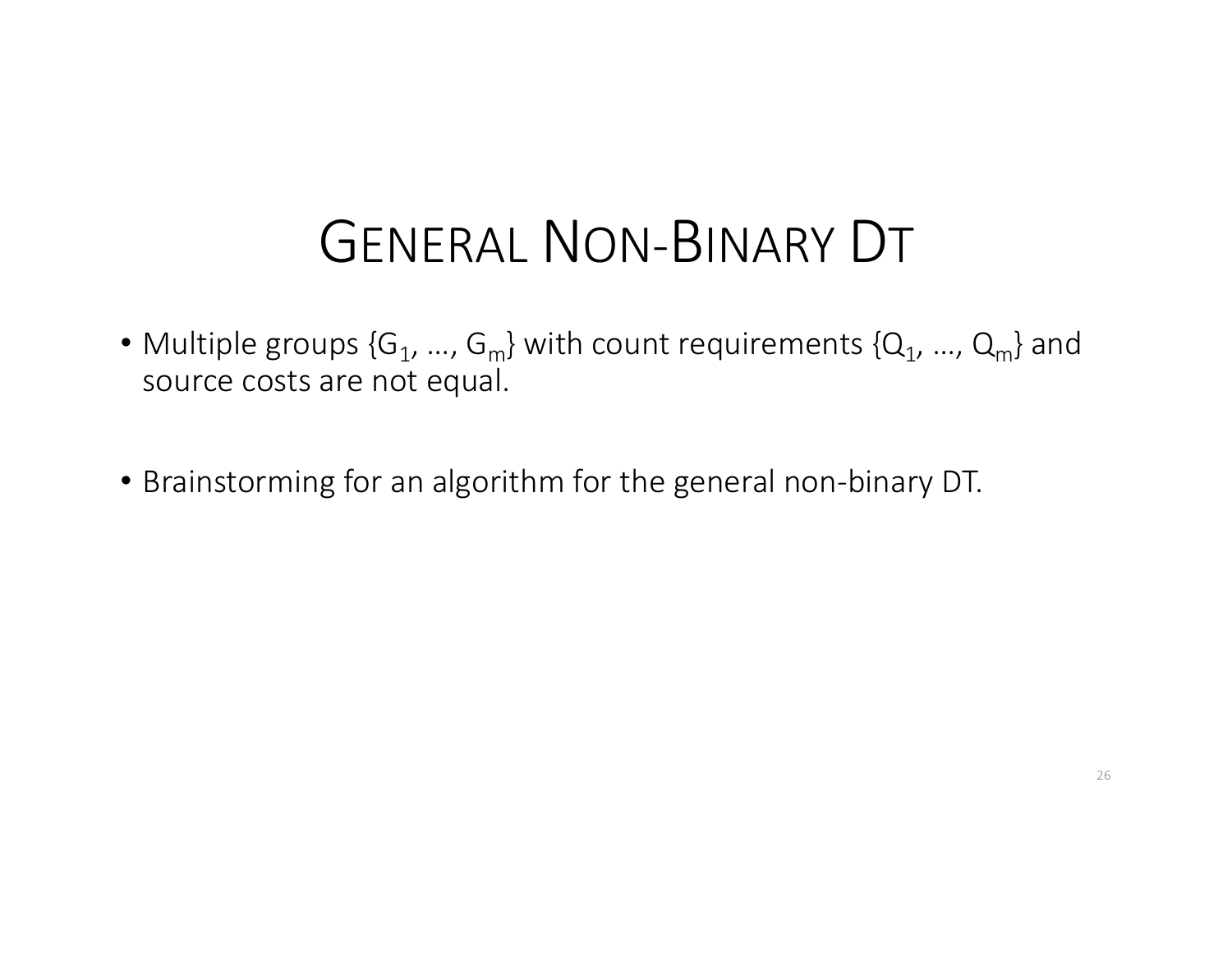# GENERAL NON-BINARY DT

- Multiple groups  $\{G_1, ..., G_m\}$  with count requirements  $\{Q_1, ..., Q_m\}$  and source costs are not equal.
- For group *Gj* , what is the most cost-effective data source?
- How can we use the cost-effective data sources to fulfill the count requirements?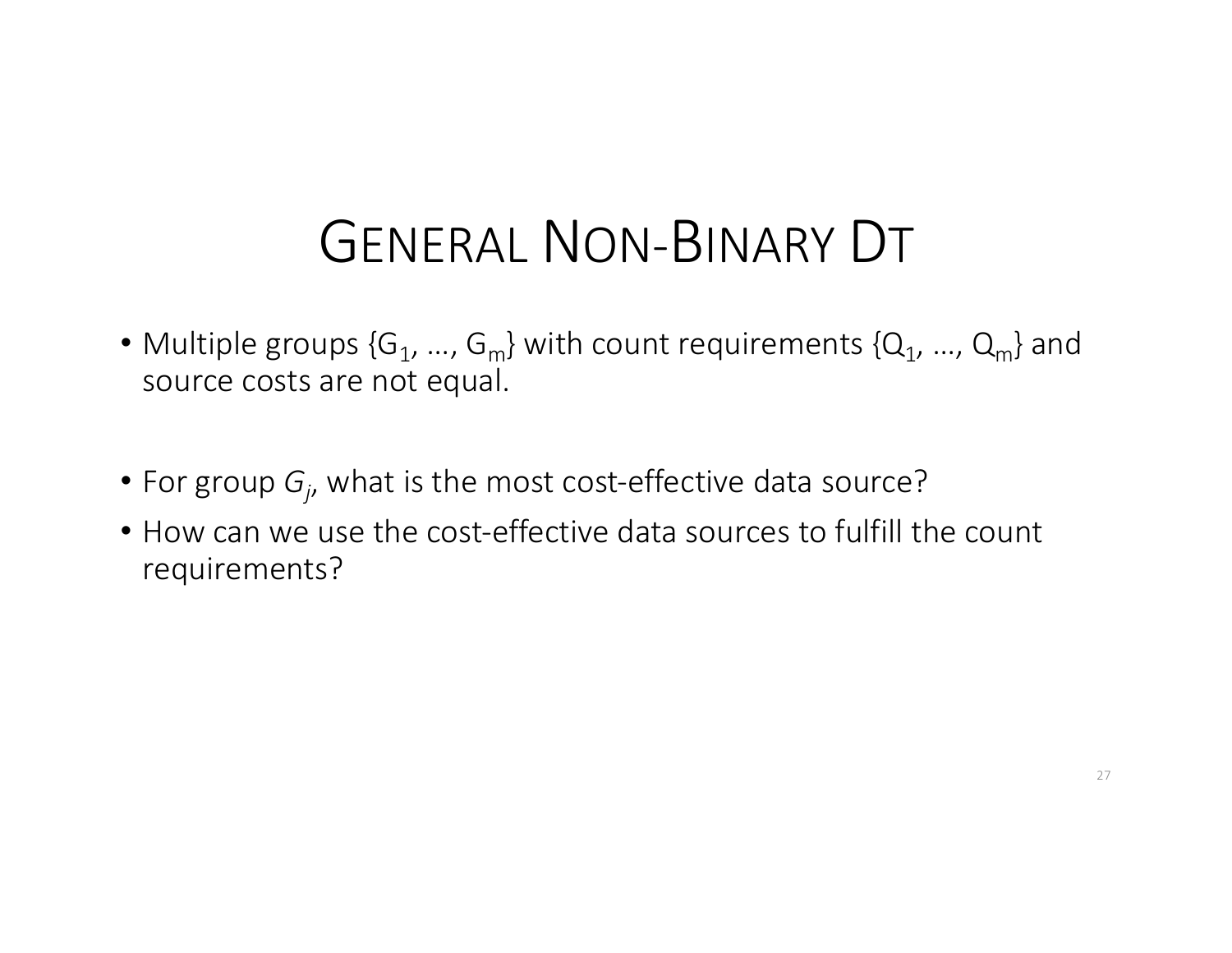#### GENERAL NON-BINARY DT

• For group  $G_j$ , the most cost-effective data source is  $D_{*j} = \text{argmax}$  $\forall D_i$  $N_i^{\,j}$  $N_i$ .  $C_i$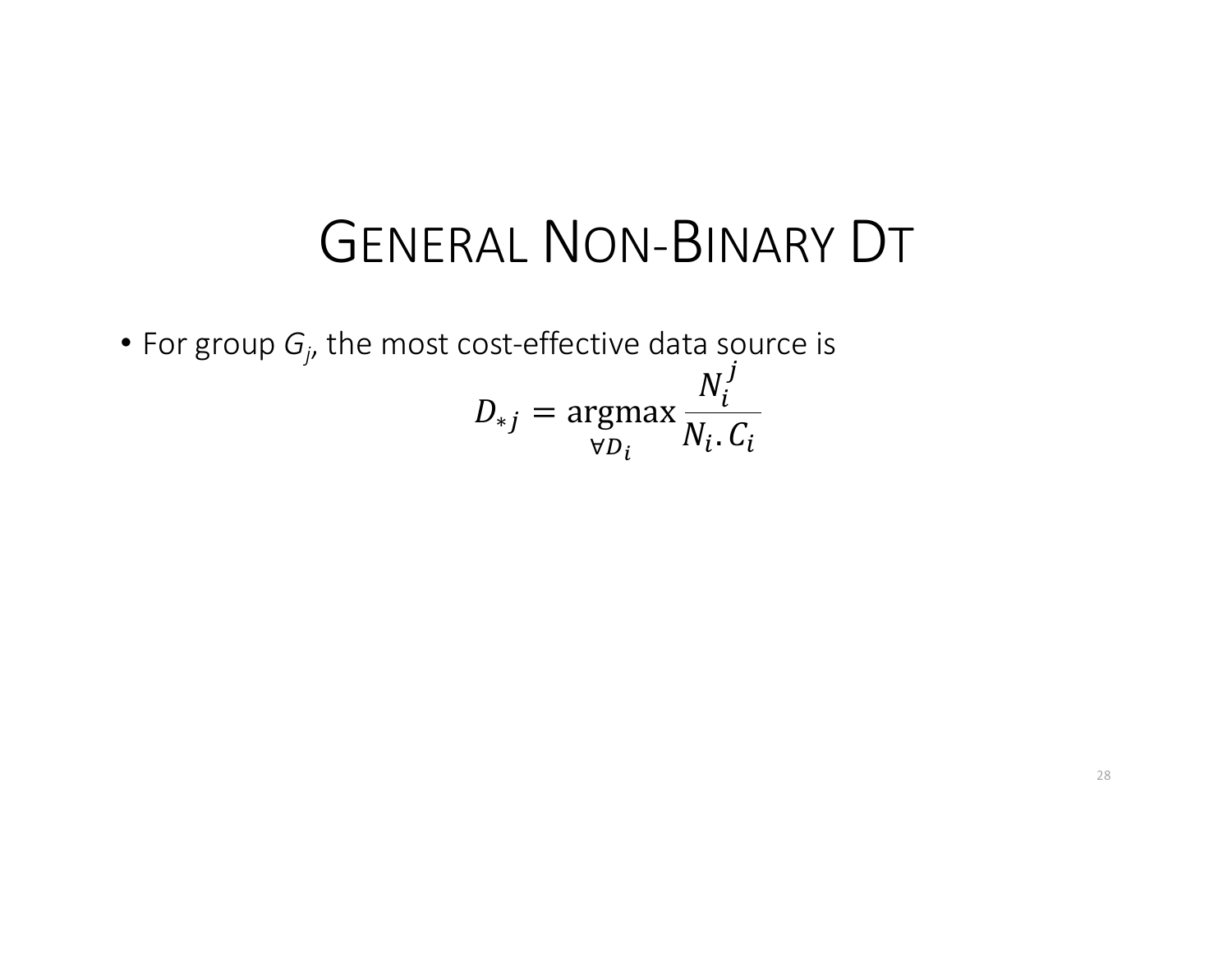# GENERAL DT ALGORITHM

- Select the most cost-effective source for *Gj* (namely D<sup>∗</sup><sup>j</sup> ) and commit to it.
- Query the data source D<sub>\*j</sub> for group G<sub>j</sub>
	- Maintain the tuples of other groups *(piggybacking)*
- Repeat until the target specified by the count description  $[Q_1, \ldots, Q_m]$ is collected.